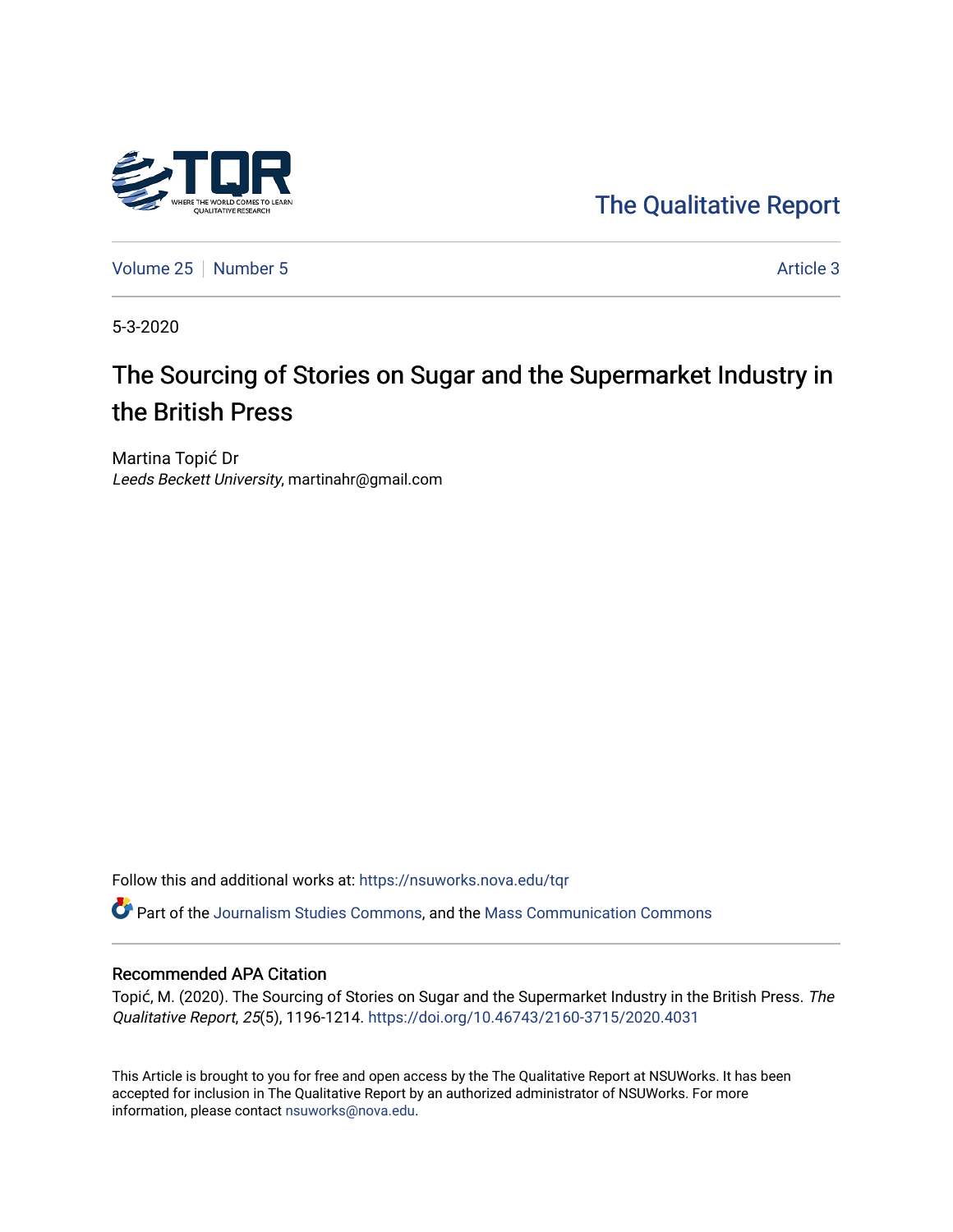

# The Sourcing of Stories on Sugar and the Supermarket Industry in the British Press

# Abstract

This paper looked at the nature of sourcing stories in the press coverage of the anti-sugar debate and the supermarket industry in the UK. The research design was a mixed-method study founded in an interpretivist epistemology. Content analysis has been conducted on 454 articles from national and regional press and this analysis provided an answer on who influences the news agenda. Qualitative interviews with journalists explored what sources journalists use when selecting and sourcing stories. The findings show that NGOs are regularly used as a source for stories in the British press, while the news agenda is largely driven by the self-interest of journalists, which corresponds with agenda of the NGO Action on Sugar. Journalists also largely rely on contacts when sourcing stories, but NGOs are present in the mind of journalists when deciding how to source stories. In addition, views of journalists correspond with views of NGOs on the role and position of the business in society.

## Keywords

Press, Source Analysis, Qualitative Interviews, Sugar Debate, Supermarkets, UK

## Creative Commons License



This work is licensed under a [Creative Commons Attribution-Noncommercial-Share Alike 4.0 International](https://creativecommons.org/licenses/by-nc-sa/4.0/)  [License](https://creativecommons.org/licenses/by-nc-sa/4.0/).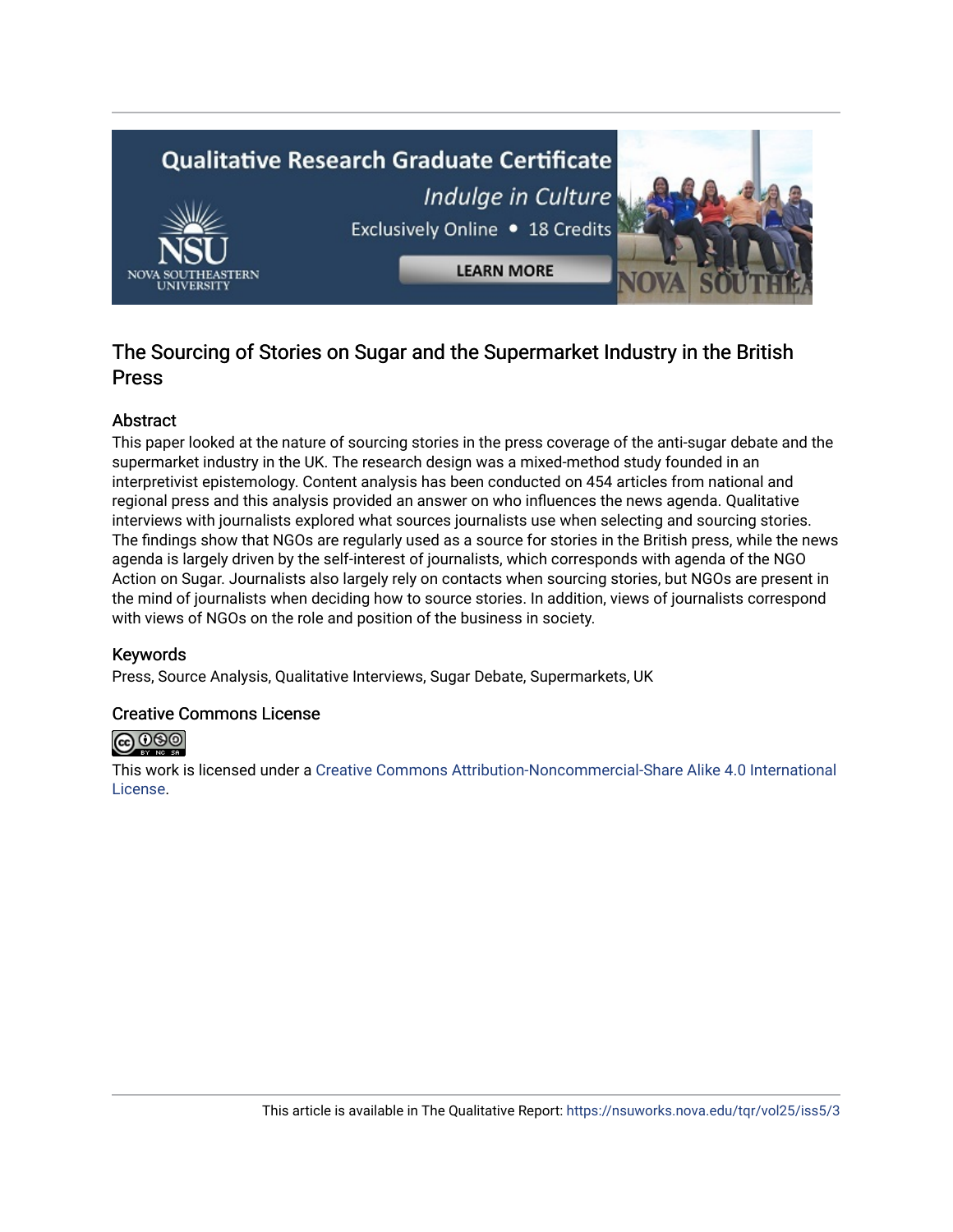

# **The Sourcing of Stories on Sugar and the Supermarket Industry in the British Press**

Martina Topić Leeds Beckett University, West Yorkshire, England

*This paper looked at the nature of sourcing stories in the press coverage of the anti-sugar debate and the supermarket industry in the UK. The research design was a mixed-method study founded in an interpretivist epistemology. Content analysis has been conducted on 454 articles from national and regional press and this analysis provided an answer on who influences the news agenda. Qualitative interviews with journalists explored what sources journalists use when selecting and sourcing stories. The findings show that NGOs are regularly used as a source for stories in the British press, while the news agenda is largely driven by the self-interest of journalists, which corresponds with agenda of the NGO Action on Sugar. Journalists also largely rely on contacts when sourcing stories, but NGOs are present in the mind of journalists when deciding how to source stories. In addition, views of journalists correspond with views of NGOs on the role and position of the business in society. Keywords: Press, Source Analysis, Qualitative Interviews, Sugar Debate, Supermarkets, UK*

#### **Introduction**

The agenda-setting theory of the mass media has been around since the 1960s when two US scholars analyzed views of readership and the coverage in the press that preceded those views (McCombs & Shaw, 1972). The predominant focus of agenda-setting research is centered on quantitative content analysis and content analysis is inherent to agenda-setting theory because only content analysis can show how media write about a certain issue. However, the quantitative method cannot answer why media write the way they do because this method does not grasp reasons because of which journalists select stories nor does it explain how personal beliefs of journalists influence sourcing stories. Along those lines, this research study has deployed a mixed-method approach and content analysis, inherent to agenda-setting research, has been used to explore to what extent media write about the sugar debate and the UK's supermarket industry, but this quantitative part was then analyzed using qualitative interviews with UK journalists.

In other words, this study used traditional quantitative analysis to answer who the sources of articles are, but this data is then analyzed against the qualitative data derived from interviews with journalists. In this way, this study reached a different conclusion on media coverage of businesses and the findings thus go against predominant view in academia that media give space to businesses whereas NGOs are not newsworthy (Curtin, 1999; Davis, 2000a; 2000b; Davies, 2008; Franklin, 2004; Gans, 1980; Lewis et al., 2006; Lewis et al., 2008 Reich, 2010; Sigal, 1973; Tuchman, 1978; Van Leuven et al., 2013). Qualitative research interviews, therefore, provided different results and enriched the content analysis, with which this paper gives a methodological contribution to the agenda-setting approach to studying mass media. In other words, while solely quantitative studies pointed towards conclusion that NGOs are powerless in agenda-setting, this study has shown that this is not always the case and that NGOs have more power than usually thought, which came as a result of the qualitative component of the analysis.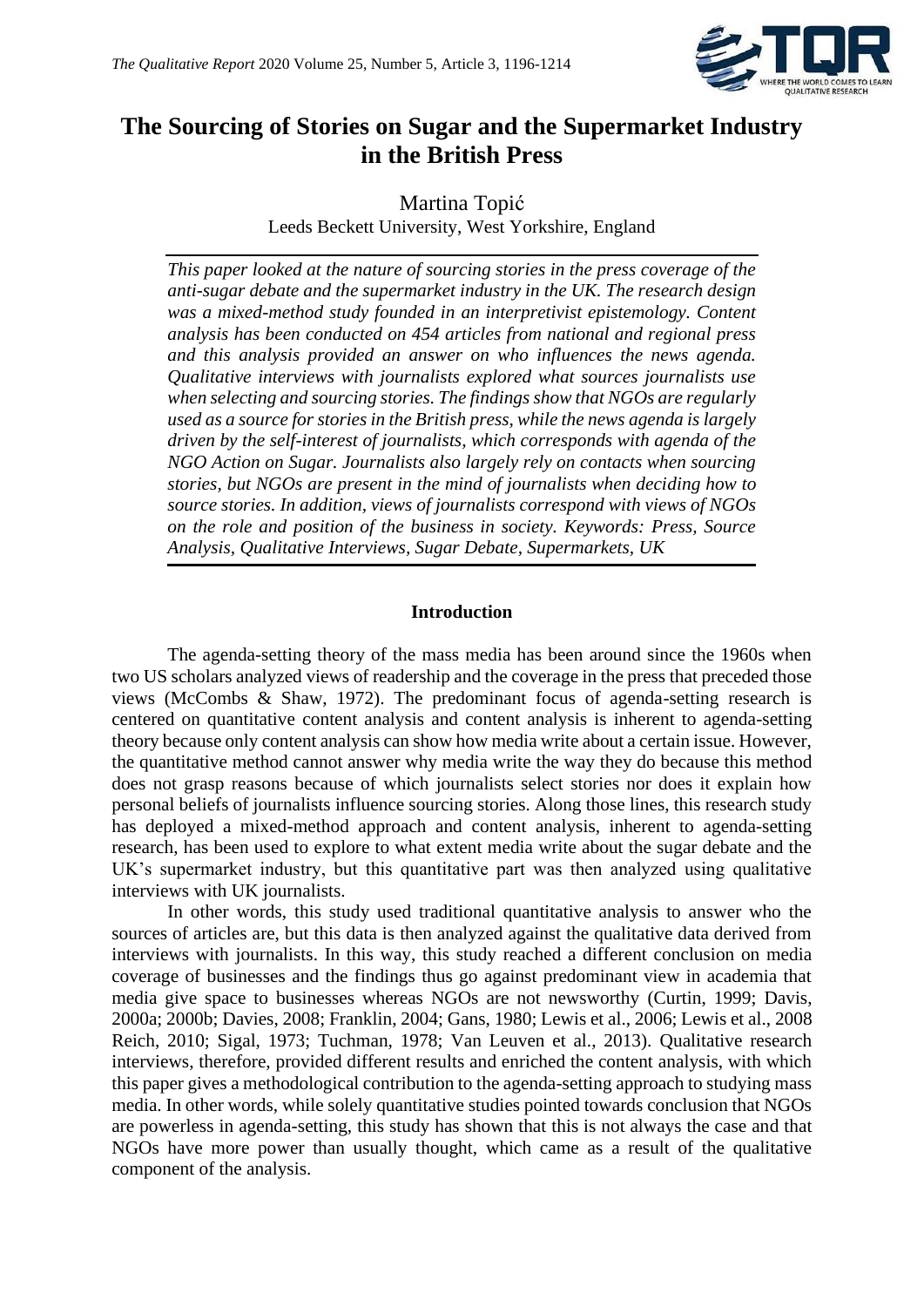Traditional agenda-setting research combined content analysis of the media with a survey to explore effects of communication, or "agenda-setting research linked specific content characteristics, usually the amount of coverage on a specific topic, with the salience of that topic to members of the audience" (McCombs, 1992, p. 818; see also McCombs, 2014; Shaw & Martin, 1992; Wanta et al., 2004). Later on, with the development of the research framework, the research shifted also from asking the question who sets the public agenda to who sets the news media's agenda and then moved to look at external influences (McCombs, 2014; Shoemaker & Reese, 1991; Stephens, 1988). Finally, the research then moved to agenda-setting research and research on core characteristics of journalism (McCombs, 1992, 1997, 2014). In other words, it is not believed that the news media set an agenda with a preconceived goal in mind, but as a result of a "by-product of the necessity to choose a few topics for attention in each day's news report" (McCombs, 1997, p. 433). The latter is subject of exploration of this paper, where journalists have been interviewed to explore their agenda and whether they have NGOs in mind when thinking of sourcing stories. With this, the study took a constructivist approach founded on interpretivist epistemology, which sees humans as creators of reality, or journalists as creators of the news agenda.

#### **The Agenda-Setting Theory and Journalism Sources: A Brief Literature Review**

The agenda-setting framework has been inherent to media research since the seminal Chapel Hill study on 1968 US elections when McCombs and Shaw (1972) elaborated on a causal link between the mass media coverage and views of readership. That study was the first effort to understand the media influence in society, and it has directed further media research (Figenschou et al., 2015; McCombs, 2004, 2005, 2014; Pickard, 2014; Tan & Weaver, 2013). However, agenda-setting research has evolved since then, and nowadays this framework is used not just in elections but also to examine other issues and topics, as well as the attributes of these issues and other topics (Kim et al., 2017). Specific to this study, the agenda-setting process "offers an explanation of why certain issues and their attributes are salient and how they come to be on the media agenda (media agenda setting), the public agenda (public agenda setting), or the policy agenda (policy agenda setting), in addition to the interrelationship among the media agenda, the public agenda, and the policy agenda" (Dearing & Rogers, 1996, as cited in Kim et al., 2017, p. 7).

In addition to agenda-setting research, agenda-building research has developed as an additional area of agenda-setting research. In this area, the research is set on a question who sets the media's agenda (McCombs, 1992, 2004), and this has then also turned into an exploration of "sources routinely used by journalists to obtain news" (McCombs, 1992, p. 816; McCombs, 2014). The exploration of sources routinely used by journalists was also the focus of this study, which explored who is setting the media agenda by analyzing sources (McCombs, 1992, 2014). In that, content analysis has been used to analyze press coverage of the sugar debate and the supermarket industry in the UK and interviews with journalists were conducted. This was done in order to explore whether NGOs are present in the mind of journalists when thinking about sourcing stories, which would mean that NGOs are becoming a routine source for journalists.

This research focus is relevant because many research studies argued, using analysis of the newspaper coverage, that NGOs are not used as sources of news stories like, for example, businesses (Curtin, 1999; Davis, 2000a; 2000b; Davies, 2008; Franklin, 2004; Gans, 1980; Lewis et al., 2006; Lewis et al., 2008; Reich, 2010; Sigal, 1973; Tuchman, 1978; Van Leuven et al., 2013). In addition, it has been recognized that NGOs are not successful in agendabuilding and some authors argued that press releases from NGOs are not seen as newsworthy (Lewis et al., 2006; Reich, 2010; Franklin, 2004). On the other hand, some authors recognized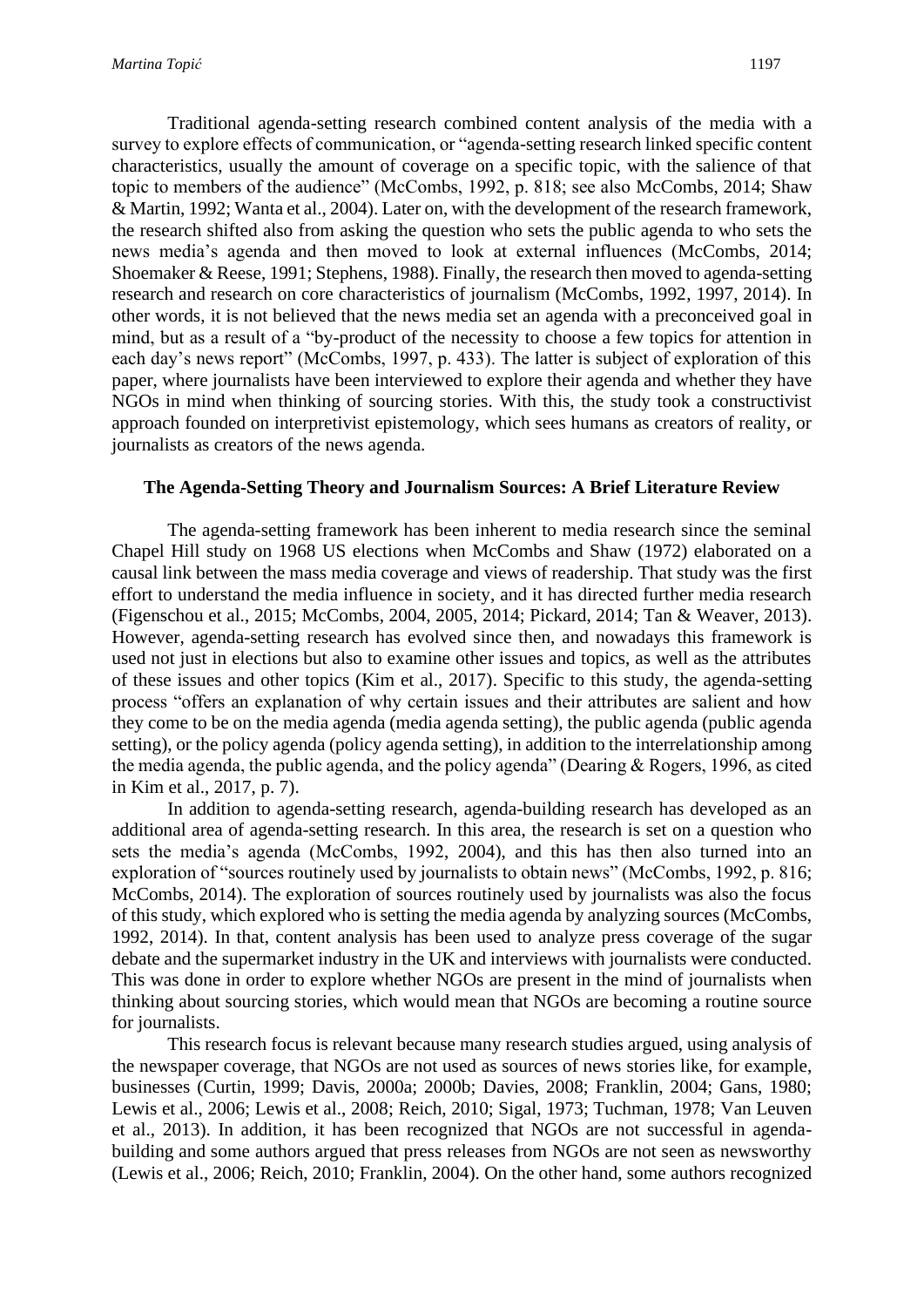that news media have moved from using only routine channels such as official proceedings, press releases, press conferences and scheduled official events as recognized in early studies (Sigal, 1973) to more use of NGO sources (Singer et al., 2011; Splendore, 2017; Van Leuven et al., 2013). However, some authors also argue that even though journalists nowadays use both institutional and non-elite sources, they also stress that non-elite sources are seen as complementing news and not as sources that could substitute for institutional sources or drive coverage (Reich, 2008, 2015). However, what is relevant to emphasize is that most of the studies on this matter use quantitative content analysis on coverage in the newspapers in general, which skews the analysis. This means that whilst NGOs may not be successful in agenda-building in the business section that does not mean they are not successful in building agenda in other sections such as health, which has moved from lifestyle pages to the news agenda.

The press still has an agenda-setting potential not just because people still read the press (albeit in an online form) but also because the press is still discussed in British TV shows and journalists from the press are invited to speak about the so-called mood of the press (Cushion et al., 2018). Nevertheless, the press still plays an agenda-setting role for British broadcasters that report on debates from the press (Lewis & Cushion, 2017). Thus, looking at how press reports on business (in this case the supermarket industry) has relevance, as the press can influence industry standards and the professional practice.

The reason for selecting both anti-sugar debate and the supermarket industry for this study lies in the fact that the UK's supermarket industry has a prominence in the British media, and the interest of the media towards the supermarket industry goes that far that financial and annual reports are also the subject of media interest, and the infamous scandal on horsemeat has affected even those supermarkets not involved with the scandal on food standards, as media extensively reported on the issue (ASA, 2015; BBC, 2013; Critchlow, 2014; Fogg, 2014; Guardian, 2015; Hooton, 2014). On the other hand, debate on sugar has been of interest of the media in the past few years, and as the results below will show, this interest corresponds with foundation of a non-governmental organization (NGO) *Action on Sugar* in 2014 ultimately leading to the announcement of the sugar tax in 2016. Nevertheless, the supermarket industry is largely a target for anti-sugar activism due to their influence on what goes to shelves and the fact supermarkets have their own popular brands. Thus, anti-sugar activists include supermarket products in their analysis and they often pressure the supermarket industry to remove sweets from shelves or to remove sweets from checkouts (the latter was largely successful).

Therefore, by looking not just at how press reports on sugar but whether NGOs are considered as sources journalists would consult when writing a new story, provided a good insight into the way news media operate and source analysis followed up by interviews with journalists was a good way to gain an insight into the news media. Nevertheless, looking into sugar only would not provide fruitful results because the majority of articles are a result of policy documents and press releases from official authorities such as the Government, Public Health England, National Health System and similar. These press releases will naturally trigger media attention as research on sources has demonstrated that media use routine sources extensively (Harcup, 2004; Reich, 2015; Saikkonen, 2017; Sigal, 1973; Splendore, 2017). However, adding supermarkets provided an extra layer to the analysis, able to explain potential agenda-setting intention of the media because supermarket's press releases or activism against supermarkets to remove one particular ingredient from its products and shelves is not an obtrusive issue or something that media normally report about.

Therefore, the purpose of this paper was to explore sources of media articles on sugar and the supermarket industry, with a goal to determine who sets the agenda on sugar and the supermarket industry. The research questions for the mixed-method study were set to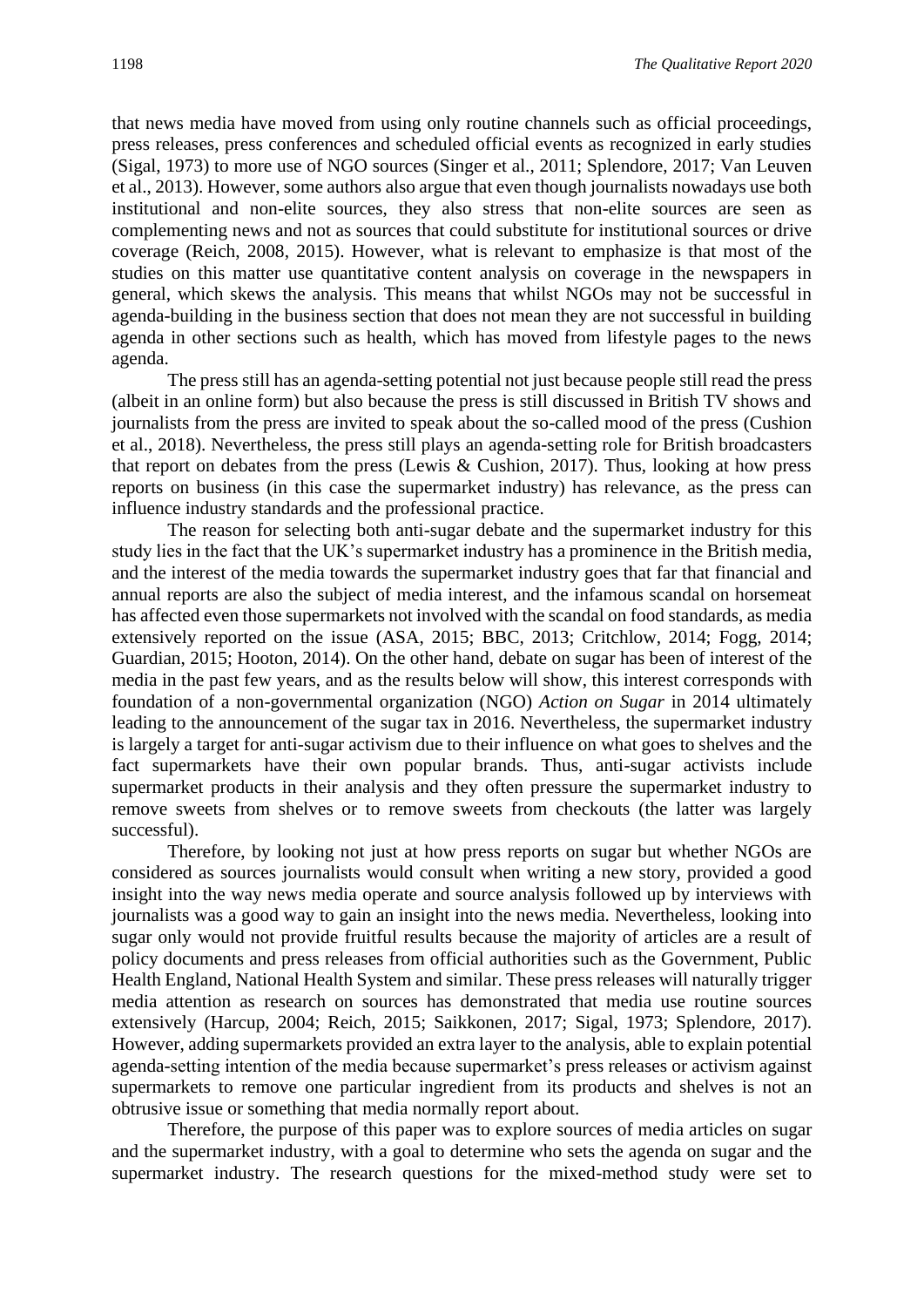investigate the role of sources in setting the news agenda, which was done through a content analysis of sources used in media articles. In addition, the research questions were set to explore the role of journalists in the source selection and how the selection process works. The research questions were:

RQ1: Who are the sources of the articles on the supermarket industry and the sugar debate?

RQ2: Who sets the news agenda on sugar debate and the supermarket industry? RQ3: Are views of journalists influencing the nature of selecting sources? RQ4: How if at all do journalists think of NGO's when thinking of sourcing stories?

#### **The Researcher's Position and the Influence on the Study**

The reason for combining methods like this lies in my personal belief as a researcher. I am an interpretivist and constructionist, and a qualitative researcher, however, I have been a fan of agenda-setting theory since my postgraduate course in 2006. After reading hundreds of studies on agenda-setting I realized that content analysis is inherent to the agenda-setting framework with a good reason, as only content analysis can reveal whether agenda has been set or whether there is an attempt to set the agenda on a certain issue. Therefore, quantitative content analysis has to be used for agenda-setting research, but because I do not believe in quantitative method or positivist epistemology, I started to explore the last stage of agendasetting, which is centered on who sets the news agenda as this was the place where I could add interviews with journalists and this part of agenda-setting research is also focused on the exploration of sources journalists use to write articles. The latter was of particular interest to me because not much work has been done on this so I was able to add something to the current knowledge, and the area of journalism sources is an area where most research shows that media are still influenced by businesses and that businesses are more newsworthy than NGOs. Based on my reading of the British press I did not feel these findings are representative of the sugar debate and the supermarket industry and thus I decided to explore it further by doing a case study research and by adding qualitative interviews to the content analysis. This was done in order to check whether generalized quantitative findings on businesses having more relevance in the media coverage still apply if a case study from the NGO's interest area is analyzed and if qualitative data is added to the research. By doing this, I was able to research the area that interests me the most (agenda-setting research) whilst also using a qualitative method, which I always believed gives the best insight into society and how society constructs discourses, beliefs and our everyday reality.

#### **Method**

The approach of the paper was a mixed-method, and thus I used triangulation where traditional content analysis of media articles, inherent to the agenda-setting theory, has been further supplemented with qualitative interviews with journalists to allow more meaningful and in-depth analysis of findings. In this paper, the qualitative method provided understanding on why NGO appears so much in media articles through qualitative interviews with journalists, and thus adding interviews to traditional content analysis in agenda-setting research helped in further elaborating on the nature of the selection of sources and the reason why NGO is used as a source.

The first part of the analysis was therefore content analysis of media articles. Articles for the analysis were selected from LexisNexis database for a period between 15 December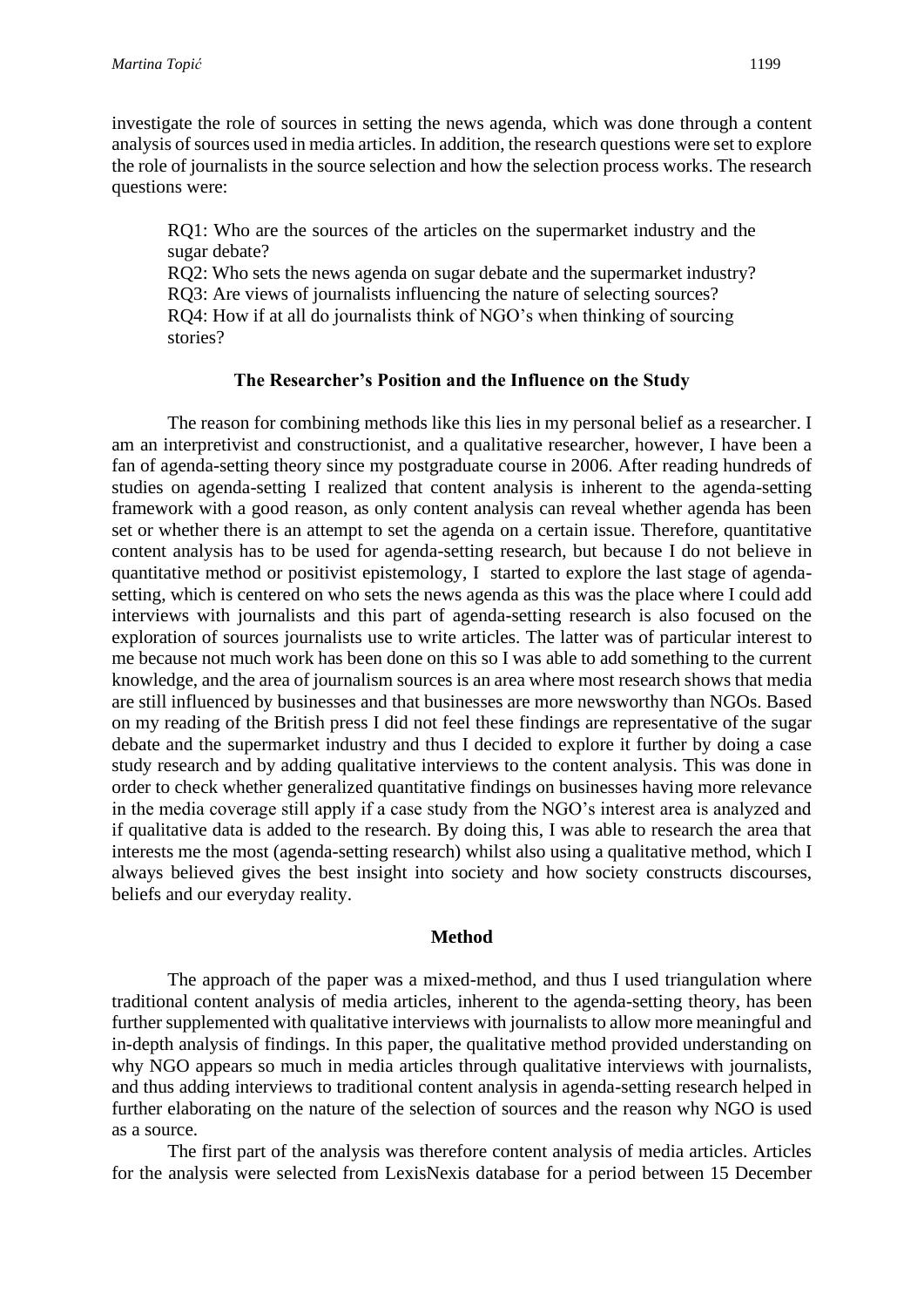2010 until 15 December 2015, as this period corresponds with public and media debates that led to the announcement of the sugar tax in 2016. Thus, it was deemed as relevant to see how the press reported on the issue in the period preceding the official announcement. Due to a large number of articles published on sugar in the UK, as well as the supermarket industry in the UK, in the period of five years, the analysis focused on narrowing down the search to articles that mention both sugar and the supermarket industry. The keywords used were 'sugar' and 'supermarket.'

The search was first performed using the term sugar and then selecting an option 'and', which added supermarket keyword to narrow down the search on articles that talk about both sugar and the supermarket industry. The sub-search consisted of marking all industries, all subjects, all countries, and all UK newspapers. Duplicate options were set to off, and the date was narrowed down to five years (15 December 2010 until 15 December 2015). The search produced 1000 articles sorted by relevance, which were all taken into initial pre-analysis for suitability for this research. All 1000 articles have been read, and in total 454 articles have been selected for the analysis. The criteria for inclusion of articles in the analysis were that every article discusses sugar and the supermarket industry. Articles that discuss only sugar and/or obesity without mentioning the supermarket industry have been removed from the sample, as well as articles that only write about the supermarket industry in general (e.g. profit, problems, in few instances construction work near-certain supermarket, articles on BBC's show *The Apprentice* where one of the candidates competing for Lord Sugar's investment worked in the supermarket industry before, etc.).

The selection process was done manually by carefully reading articles three times and underlining sources, which were then grouped in tables. In addition, every table available in the section on findings has been manually compiled after careful numbering of elements. Every part of the analysis has been done several times to minimize the possibility of mistakes. The categories have not been pre-assigned, but the sources were grouped as they were found in articles. For example, the first identified source was academic, and this became the first category. The second identified source was the academic publication, and this became the second category. In total, 27 categories have been identified, i.e., academic (person), academic (publication/research), NGO (person and generally as an organization when it was mentioned in articles), NGO (publication/research), person affiliated with both NGO and academia, GP/doctors, government (person, unidentified sources, groups, PMs, institutional statements, Public Health England [PHE]), government (published/research), NHS (person), NHS (publication/research), business associations, supermarkets (person), supermarkets (announcements, press releases, reports, studies, website), own research, own comment, other media, Jamie Oliver, consumer groups, WHO, research by consumer groups, public (parents, Twitter users), companies (other than supermarkets), public polls, EU, EU driven research and guidelines, and other. These sources are then grouped per field to establish where the influence on news agenda comes from (Table 1).

After completing the initial analysis, insight into category 'other' has revealed 20 nutritionists as sources of articles, and these were then assigned a special category while other sources remained in the category 'other' (namely, various managers, Mintel report, survey by one company, OECD report, spokeswomen for one company, etc.). If any of these sources had a repetition of more than one, they would have been assigned a special category, but this was not the case. In addition, a category named government was deemed unsuitable. The first idea was to separate all sources within the government category however, the second analysis of these sources revealed the sources would only unnecessarily spread if they were broken down to separate categories. This type of a broader analysis of sources affiliated with politics would not bring anything into the research or help to answer research questions, and it was decided these sources would be grouped as political sources, as they all originate from politics. In other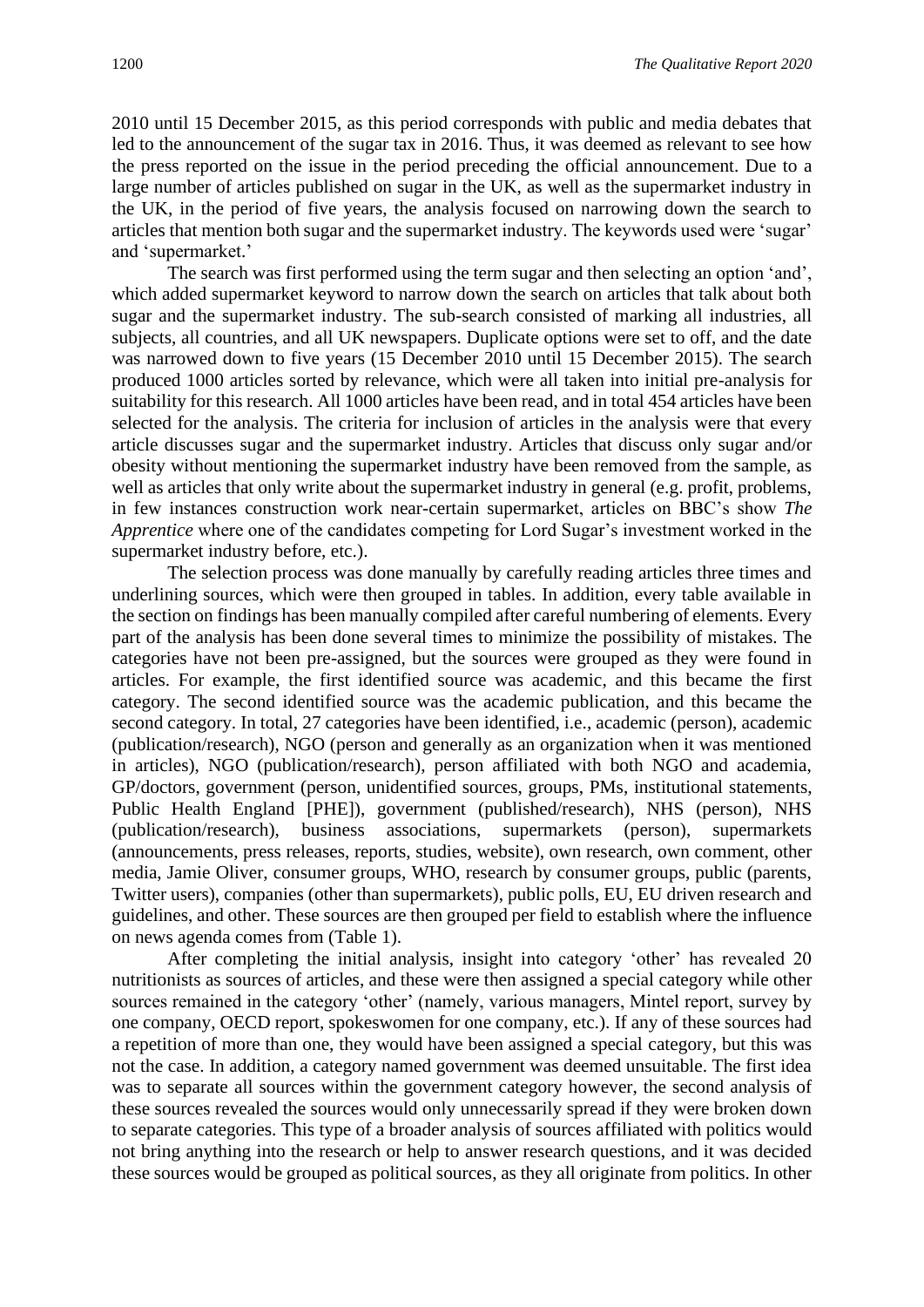words, all political sources were grouped under one category (Parliament, Government, parliamentary committees, etc.), however, this category did not include any partisan sources that have no power but the campaign for politics for example. The reason for this way of analyzing sources is that the research question was not whether politics influences media agenda, and if so what kind of political source, but instead, the focus of the study was to see where the agenda is coming from and what the role NGOs have in influencing the agenda.

Content analysis has been used for the research as this approach presents an established research method, and it is "used to study a broad range of 'texts' from transcripts of interviews and discussions in clinical and social research to the narrative and form of films, TV programs and the editorial and advertising content of newspapers and magazines" (McNamara, 2005, p. 1). This method is inherent to agenda-setting research and it was deemed as the most suitable to conduct this research, given its focus on the exploration of sources in media articles, which can be done using content analysis.

When it comes to interviews, the respondents were British press journalists and they were asked about the process of selecting sources for stories. Interview questions were based on the literature review and findings of the first part of this research. Thus, journalists were asked how they source stories, where stories come from if there is no public relations (PR) source, and how important PR from NGOs is. The reason for asking about PR sources lies in the fact that content analysis showed that majority of sources used for articles are press releases and surveys from *Action on Sugar* and then also policy documents and supermarket's announcements, which signaled a clear reliance on PR sources when sourcing stories. Journalists were also asked that is their view on corporate social responsibility (CSR) and whether supermarkets should engage with caring for the health of the population. This was deemed as important to establish where the passion potentially lies and whether personal views correspond with the nature of selecting sources. Finally, journalists were also asked which sources they think they would contact if assigned to write a story on sugar, thus answering the research question whether NGOs are present as regular sources journalists think of when preparing a story.

The approach of conducting interviews with journalists was similar to the reconstruction interview method introduced by Reich (2009). The difference is that Reich (2009) asked journalists to reconstruct actual stories they have previously published, while for this research journalists were asked which sources *they think they would consult if assigned to write a story on sugar and the supermarket industry.* The latter is the case because the purpose of this research was to determine whether NGOs are already seen as sources journalists regularly think of when sourcing stories for topics they did not cover before. Therefore, journalists in this research were not experts in the field, but those who have not written on sugar. The reason for that is that journalists who write on sugar already use NGOs for covering the topic and thus interviews could have only been done in order to ask them why they use NGOs, which was not the scope of this research. The purpose of this research, however, was to determine whether NGOs are generally seen as relevant sources and whether the nature of selecting sources among journalists in the UK is changing.

Personal contacts have been used to recruit interviewees, as well as LinkedIn. In the case of the latter, invitations to journalists were sent randomly to all journalists who appeared in searches, however, only four responded. In other words, the recruitment process was notoriously difficult (see also McNamara, 2016; Tench et al., 2007 for similar experiences) with journalists who were contacted for the study not answering emails or refusing participation arguing they have no time. An attempt was also made to contact newsrooms of all national newspapers in the UK, however, only to have the phone hung up right after explaining that it was a research invitation call. Due to ethical requirements of the University, it would not have been possible to contact the same person again (e.g., when someone did not answer email) or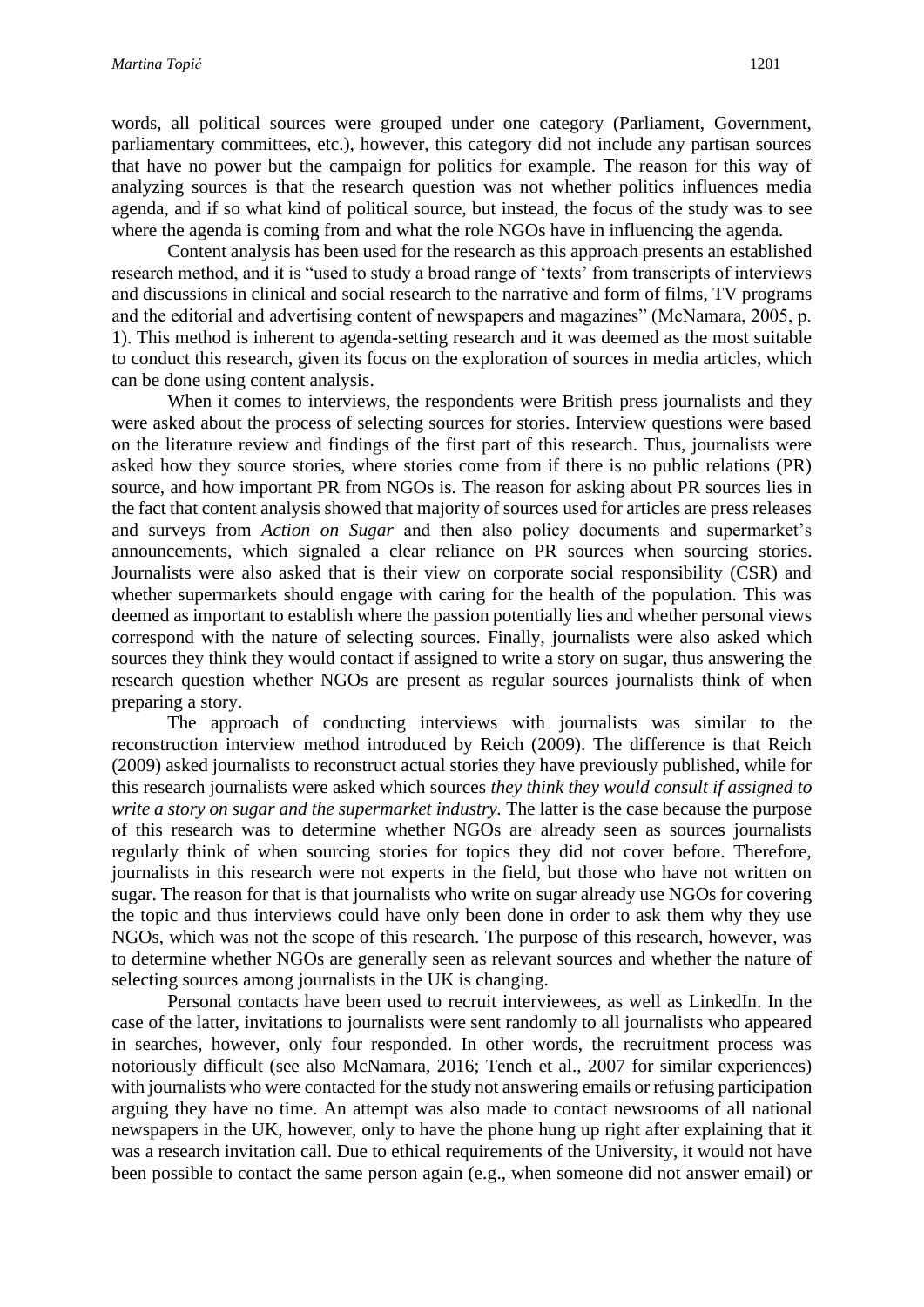try to persuade those who refused to agree to an interview because this would be seen as coercion and cold calling.

In total, eight interviews with journalists have been conducted of which two were in person, one over the phone, one via email and four via an online set of interview questions opened in Google Forms. Google Forms document was not publicly distributed but sent directly to targeted journalists via LinkedIn. Of eight interviewed journalists, four were personal contacts and four were recruited via LinkedIn. The interviewed journalists work in the national and local press. Interviews with journalists were conducted after the content analysis of media articles. This was deemed as relevant because the content analysis first had to determine whether NGO is being used a source of news articles and once this was established journalists were then contacted to further explore the nature of selecting sources.

Journalists were asked about the process of selecting respondents for stories, i.e., how they select sources. Journalists were also asked about CSR and their understanding of the concept, as well as whether they think health should become part of CSR. In addition, journalists were asked who determines which sources were used for the story and who decides on stories. All interviewed journalists confirmed they have the power to decide on sources and angle of the story with minimum or no influence of the editor, which corresponds with findings of Thurman, Cornia, and Kunert (2016) who surveyed 700 journalists in the UK and journalists confirmed they have freedom in determining stories and sources of stories.

The interviews were semi-structured. All interviews conducted face-to-face and over the telephone were transcribed and those interviews responses that were collected via email were added to the transcript. Manual coding of interviews has been conducted, using an interpretative approach. This is another difference from Reich's (2009, p. 34) interviews, which are analyzed using statistical calculations of reliability, validity, etc. In line with the qualitative approach to analyzing interview data, direct quotes have been used in reporting findings. All face-to-face interviews lasted for half an hour.

The interview questionnaire has been tested with two pilot interviews. Pilot interviews were conducted with two former press journalists who now work as lecturers at the researcher's institution. After the pilot interviews were conducted, it became obvious that the initial questionnaire was likely to fail to answer whether NGOs are positioned in the mind of journalists as a source, as journalists who never covered the debate on sugar would not necessarily remember an NGO as a source. Therefore, a question on which sources they think journalists use when writing about sugar was changed to ask who they think they would contact if assigned to write a story on sugar. Thus, the question was personalized more, and it was possible to determine whether journalists already associate NGO with sugar debate and whether NGO can then be seen as a routine source at least for this particular type of story. In addition, a question on the relevance of press releases as a news source was added to capture views on press releases because they are also issued by NGOs, however, several studies have argued that NGOs are not used as a routine source or seen as newsworthy by journalists. Thus, it was deemed as relevant to add this question to determine whether journalists use press releases as a news source.

The research study has obtained ethical approval from the Local Research Ethics Coordinator at the Leeds Beckett University, and interviewees were sent an information pack and the consent form clearly explaining what the research is about. The interviewees were assured of their anonymity and confidentiality of findings and offered to see the transcript before the transcript is used for the analysis. Only one journalist wanted to see the transcript, and the amends proposed were accepted. As per ethical requirements and a promise made to the interviewees, no names, personal information or information on the organization where they work has been used in the paper.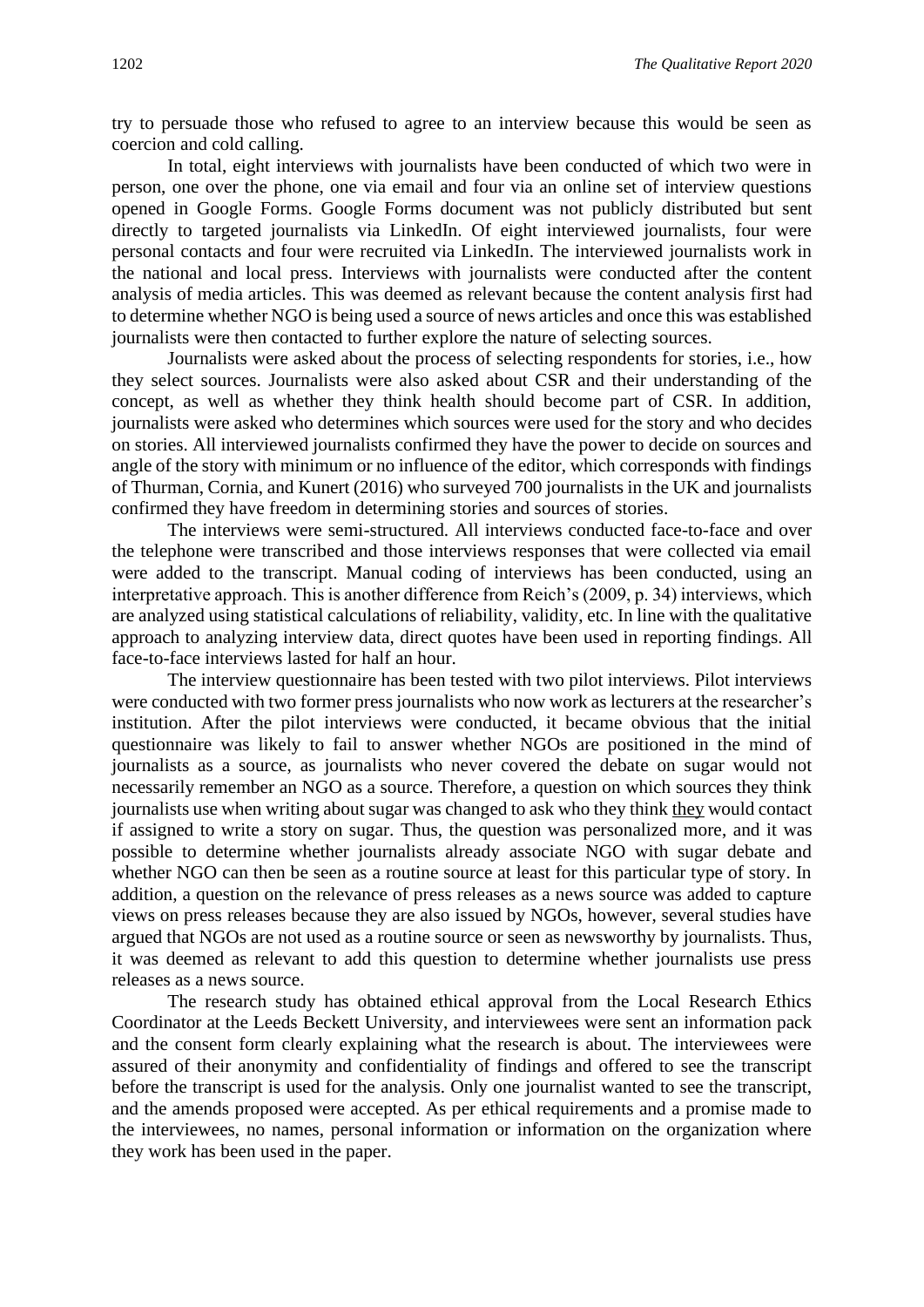#### **Findings**

As it appears from Figure 1 the interest of media towards sugar and the supermarket industry is gradually increasing, i.e., from zero articles published in 2010 up to 296 articles in 2015 in total, or 95 in national media and 201 in regional and local media. In this sense, we can immediately speak of the increased salience of sugar and the supermarket industry, and agendasetting intention of the media, which are increasing their interest in the topic and have started to push sugar and the supermarket industry in the UK to the public agenda. This increased interest of the media in sugar debate corresponds with the foundation of *Action on Sugar*  founded in 2014.



#### **Figure 1. Distribution of Articles per Years and Type of Media (N = 454)**

Interestingly, the number of articles in the regional and local media is higher than in the national media. This is also because the number of regional and local media is higher than the national media, which then contributes towards the larger number of published articles. The remaining part of this section will, therefore, concentrate on presenting results in line with research questions set out at the beginning of the paper.

RQ1: Who are the sources of the articles on the supermarket industry and the sugar debate?

When it comes to sources and the drivers of the coverage as it appears from Table 1 below, the media cited the total of 1715 sources in 454 articles selected for the analysis. According to the findings, it is NGO (16.10%), politics (13.06%) and coverage of the other media (13.52%) that are driving the coverage, which means that external sources have an influence on the media coverage and agenda-setting intention of the media. What is also visible is that the media's investigations/research does not significantly drive the coverage (2.10%).

Citations of supermarket companies (which would be routine channels) total to 22.80% of citations, however, since supermarkets are the subject of articles selected for the analysis, this does not come as a surprise because media have to ask for statements. However, many of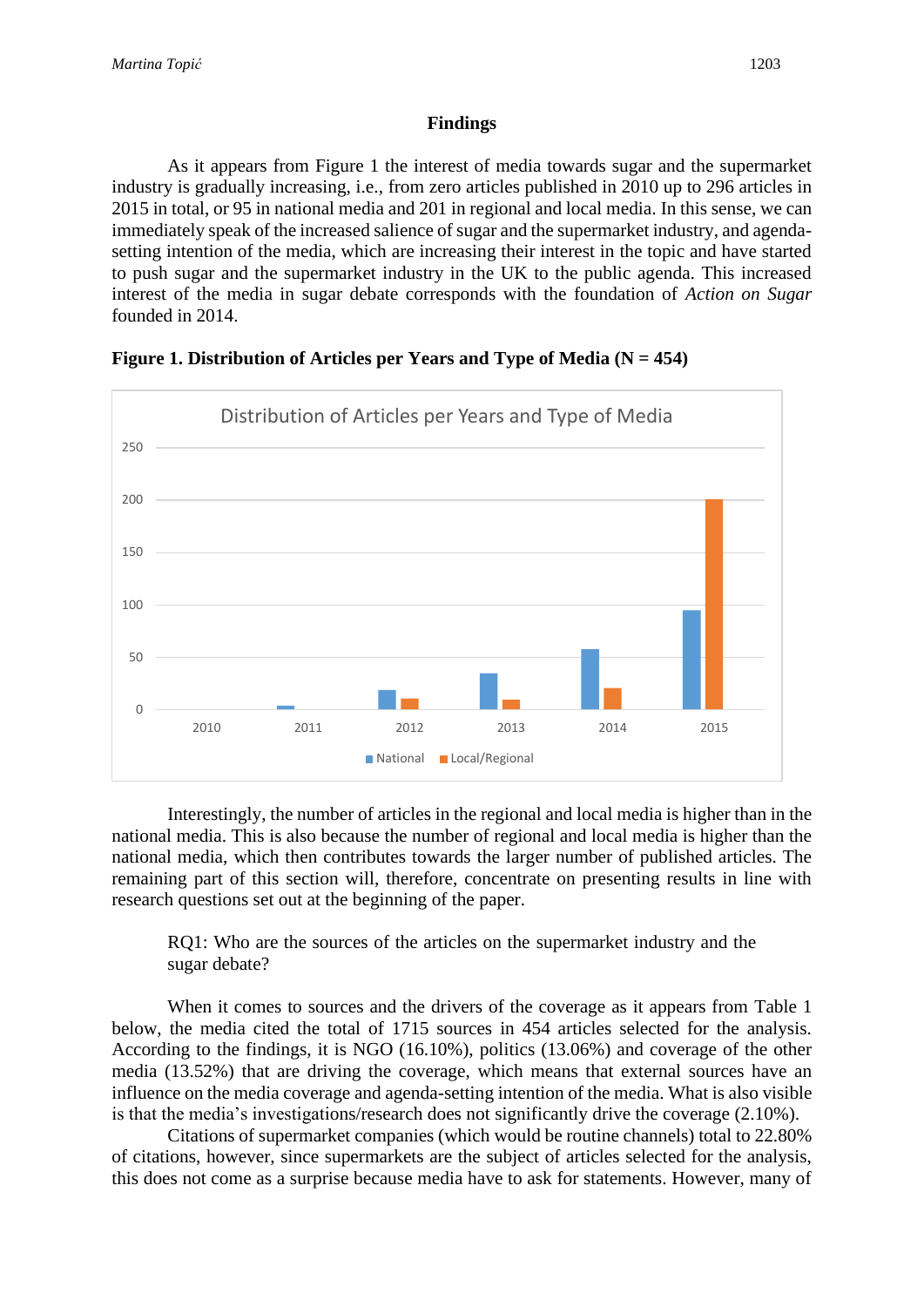supermarket's sources are press releases and statements (see Table 2), which shows an increased interest in the supermarket industry, which was one of the reasons for conducting this study.

| <b>Type of source</b>         | <b>Number of citations</b> | $\frac{0}{0}$ |
|-------------------------------|----------------------------|---------------|
| Supermarkets                  | 391                        | 22.80         |
| <b>NGO</b>                    | 276                        | 16.10         |
| Other media                   | 232                        | 13.52         |
| Politics (Government,         | 224                        | 13.06         |
| Parliament, PHE)              |                            |               |
| Academia                      | 114                        | 6.64          |
| Public                        | 95                         | 5.53          |
| Companies (other than         | 74                         | 4.31          |
| supermarkets)                 |                            |               |
| Consumer groups               | 65                         | 3.80          |
| A person affiliated with both | 36                         | 2.10          |
| academia and NGO              |                            |               |
| Media own research            | 36                         | 2.10          |
| <b>WHO</b>                    | 32                         | 1.86          |
| <b>Business associations</b>  | 26                         | 1.51          |
| <b>NHS</b>                    | 24                         | 1.40          |
| <b>Nutritionists</b>          | 20                         | 1.16          |
| Jamie Oliver                  | 19                         | 1.10          |
| Other                         | 19                         | 1.10          |
| Media own comment             | 17                         | 0.99          |
| EU                            | 8                          | 0.46          |
| GP/doctors                    | $\overline{7}$             | 0.40          |
| <b>Total</b>                  | 1715                       | <b>100</b>    |

|  |  |  |  | <b>Table 1.</b> General Distribution of Sources in all Articles per field $(N=1715)$ |
|--|--|--|--|--------------------------------------------------------------------------------------|
|--|--|--|--|--------------------------------------------------------------------------------------|

The numbers in Table 1 show that the amount of citations between political (Government, Parliament, PHE) and NGO sources is very close albeit the number clearly goes in favor of the NGO with 16.10% of general NGO citations in the coverage, in addition to 2.10% of citations by activists coming from both NGO and academia. However, if we look at where the articles have been published, it appears that 30.83% of articles have been published in the news section (Table 2).

**Table 2.** Distribution of Articles per Section as Assigned by the Media ( $N = 454$ )

| <b>Section</b>           | <b>Number of Articles</b> | $\frac{1}{2}$ |
|--------------------------|---------------------------|---------------|
| <b>News</b>              | 140                       | 30.83         |
| Health and Lifestyle     | 20                        | 4.40          |
| News, UK News, Home News | 14                        | 3.08          |
| Features                 | 13                        | 2.86          |
| Frontpage                |                           | 2.42          |
| Female                   |                           | 1.54          |
| Comment                  |                           | 1.54          |
| News, Other              |                           | 1.32          |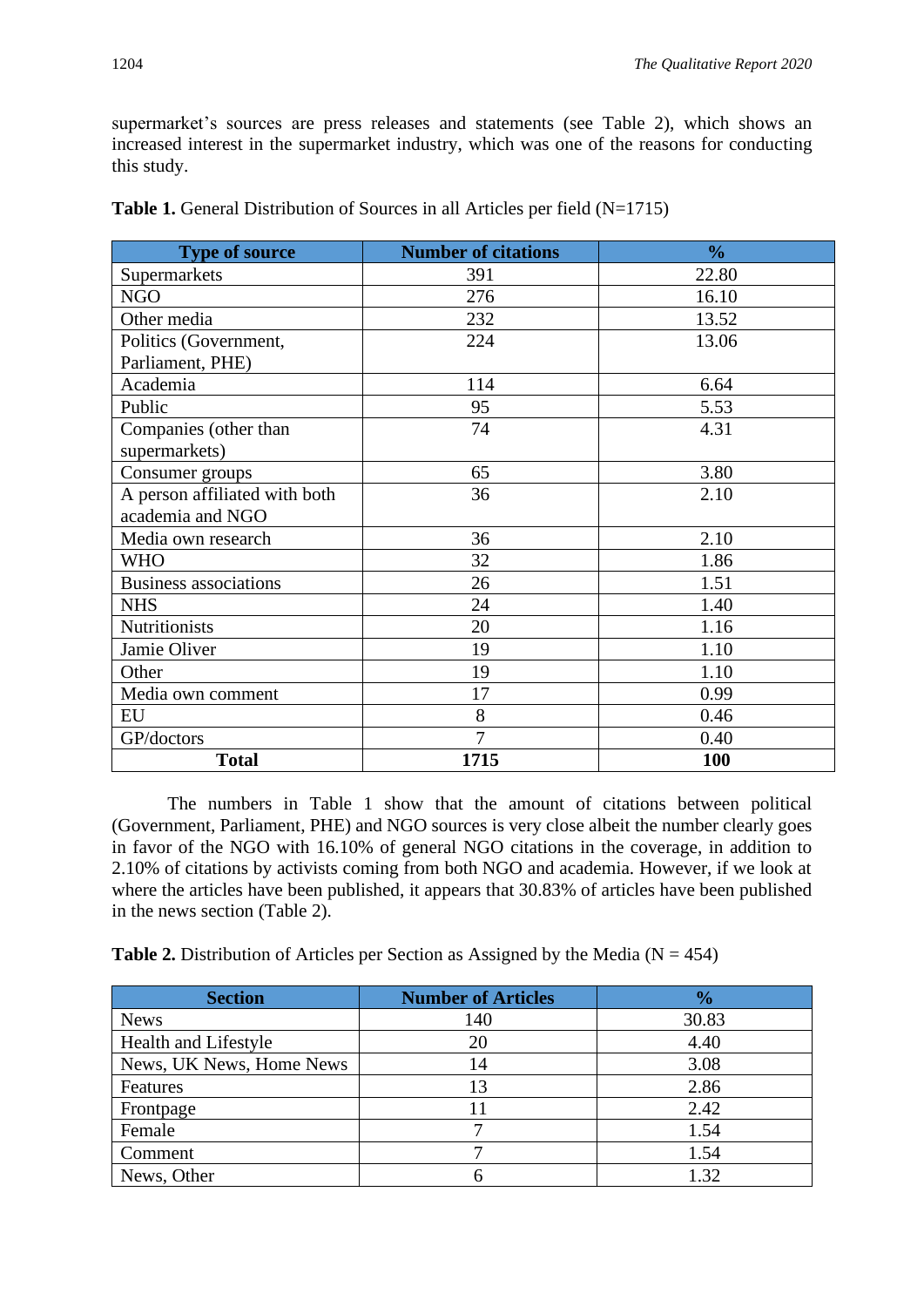| <b>UK</b>            | 5              | 1.10       |
|----------------------|----------------|------------|
| Editorial            | 5              | 1.10       |
| News, Frontpage      | $\overline{4}$ | 0.88       |
| News, Health         | $\overline{4}$ | 0.88       |
| Food                 | $\overline{4}$ | 0.88       |
| News, People         | 3              | 0.66       |
| <b>Business</b>      | 3              | 0.66       |
| Letters              | 3              | 0.66       |
| Society              | 3              | 0.66       |
| Agency, Media        | $\overline{2}$ | 0.44       |
| What's on            | $\overline{2}$ | 0.44       |
| Column               | $\overline{2}$ | 0.44       |
| <b>Right Minds</b>   | $\overline{2}$ | 0.44       |
| News, UK & World     |                | 0.22       |
| News, Education      |                | 0.22       |
| News, Letters        |                | 0.22       |
| <b>UK Politics</b>   |                | 0.22       |
| Politics             |                | 0.22       |
| Finance              |                | 0.22       |
| Your Money, Features |                | 0.22       |
| People               |                | 0.22       |
| Tech                 |                | 0.22       |
| Unspecified          | 185            | 40.74      |
| <b>Total</b>         | 454            | <b>100</b> |

Nevertheless, since media name sections differently even though they mean the same thing, articles have been grouped to sections (e.g., all sections labelled as news (Table 2) are put in the news section, Table 3). When we look at the results, it appears that 181 articles (39.86%) can be found in the news section as per Table 3 below, which signifies the agendasetting intention of the media.

**Table 3.** Distribution of Articles in Groups of Sections (N=454)

| <b>Sections</b>             | <b>Number of Articles</b> | $\frac{1}{2}$ |
|-----------------------------|---------------------------|---------------|
| <b>News</b>                 | 181                       | 39.86         |
| Health and Lifestyle        | 20                        | 4.40          |
| Features                    | 13                        | 2.86          |
| Frontpage                   |                           | 2.42          |
| <b>Business and Finance</b> |                           | 1.10          |
| Food                        |                           | 0.88          |
| Other                       | 220                       | 48.45         |
| <b>Total</b>                | 454                       | 100           |

RQ2: Who sets the media agenda?

Nevertheless, the fact that the media publish about anti-sugar debates and the supermarket industry does not mean that the media are setting or trying to set the agenda if it is always the political factors that publish or say something that naturally triggers media attention. Therefore, the paper also looked into topics that triggered media attention on the anti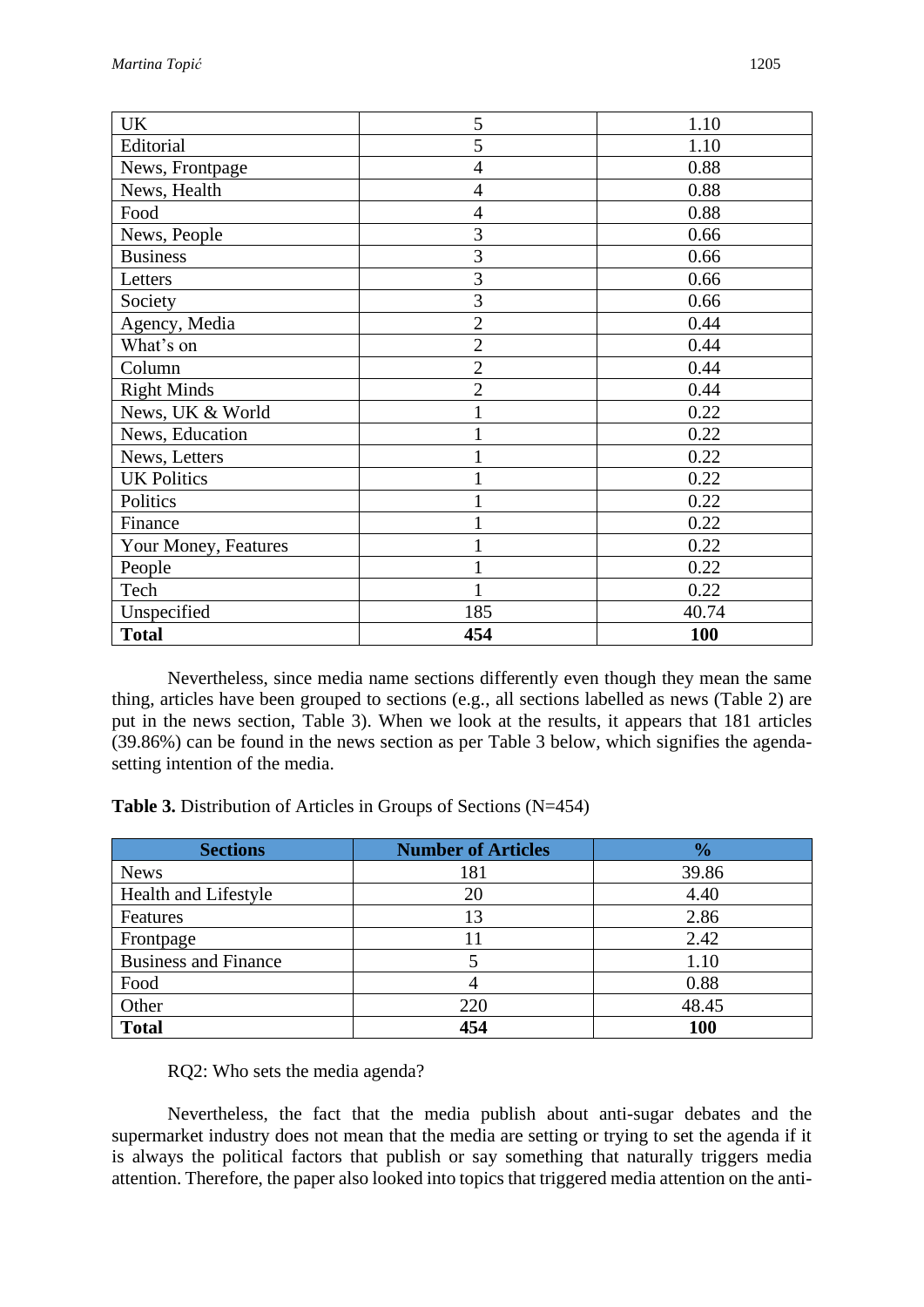sugar debate and the supermarket industry to establish whether the agenda is externally driven. As it appears, while politics and NGO drive the agenda by publishing reports and guidelines, it is the media that followed up from these initiatives and started to push the agenda. This is visible in Table 4, where the number of articles with no obvious trigger is the second highest of all articles published on the issue (129, or 28.41%). Thus, it appears that the media are driving the coverage on this topic along with external drivers such as NGO and politics. While Tesco's axe of Ribena drinks could be seen as businesses driving the coverage (which would go in line with already mentioned source research that shows businesses having more influence on the coverage than NGOs), this would be misleading, because these articles are reporting on the success of the anti-sugar campaign and the fact one supermarket company banned sugary products.

| The trigger of the article        | <b>Number of articles</b> | $\frac{0}{0}$ |
|-----------------------------------|---------------------------|---------------|
| Tesco's axe of Ribena drinks      | 159                       | 35.02         |
| No official trigger – media's own | 129                       | 28.41         |
| initiative                        |                           |               |
| NGO research                      | 27                        | 5.94          |
| Consumer group's research         | 26                        | 5.72          |
| Government's research report      | 21                        | 4.62          |
| Academic research                 | 18                        | 3.96          |
| Tesco's announcements             | 10                        | 2.20          |
| Political announcement/comment    | 9                         | 1.98          |
| on sugar tax                      |                           |               |
| Political<br>announcements<br>and | 9                         | 1.98          |
| statements on the traffic light   |                           |               |
| system on<br>food<br>supermarket  |                           |               |
| containing sugar                  |                           |               |
| Consumer responses to Ribena ban  | $\overline{7}$            | 1.54          |
| by Tesco                          |                           |               |
| Statements of MPs on sugar in     | 6                         | 1.32          |
| general                           |                           |               |
| Ribena's response to Tesco's      | 3                         | 0.66          |
| decision                          |                           |               |
| Statement by MPs on junk food     | 3                         | 0.66          |
| advertising ban                   |                           |               |
| <b>NHS</b> statement              | $\mathfrak{Z}$            | 0.66          |
| NGOs current statement/call for   | $\overline{3}$            | 0.66          |
| action                            |                           |               |
| Lidl's ban of sweets at checkouts | $\overline{c}$            | 0.44          |
| Independent campaigners on sugar  | $\overline{2}$            | 0.44          |
| (announcement)                    |                           |               |
| Letters                           | $\overline{2}$            | 0.44          |
| A new campaign on sugar launch    | $\overline{4}$            | 0.88          |
| NHS research report               | 1                         | 0.22          |
| M&S announcement                  | 1                         | 0.22          |
| Co-Op announcement                | 1                         | 0.22          |
| Morrisons' statement              | 1                         | 0.22          |

**Table 4**. Triggers of Media Articles (N=454)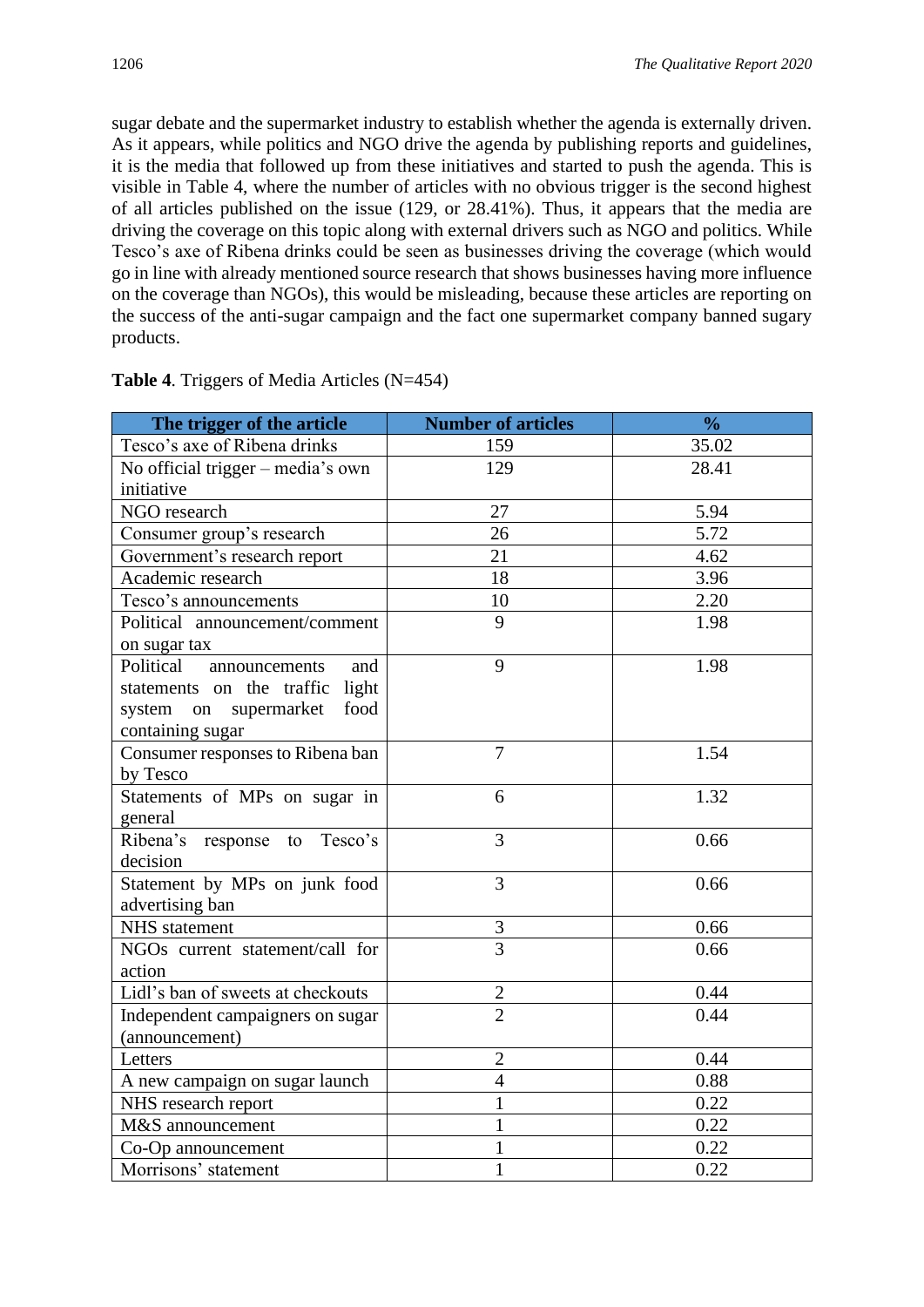| Sainsbury's announcement           |     | 0.22 |
|------------------------------------|-----|------|
| Aldi's announcement                |     | 0.22 |
| Independent research results       |     | 0.22 |
| Proposal of local authorities on   |     | 0.22 |
| traffic light signs on supermarket |     |      |
| ready meals                        |     |      |
| Stormont MLA<br>supermarket        |     | 0.22 |
| statement                          |     |      |
| Council's press statement          |     | 0.22 |
| General announcement on pester     |     | 0.22 |
| power by several supermarkets      |     |      |
| <b>Total</b>                       | 454 | 100  |

The results above have shown the self-triggered interest in the sugar debate and the supermarket industry in the British press. This interest goes that far that when anti-sugar campaigners managed to get a leading UK supermarket to ban one sugary product many newspapers published a story on this. In addition, the analysis above shows strong prominence of NGO as a source in the media. Therefore, and as already emphasized in methods section, qualitative interviews were conducted with journalists to further explore this phenomenon and to see whether views of journalists are closely linked to views of NGOs and whether they already think of NGOs as a valid source for a story, which would mean that the nature of collecting sources is changing. Therefore, journalists were asked what their view on CSR is and whether supermarkets should ban sugary products and look after the health of the population. This was deemed as relevant to establish personal views of journalists since they also stated they have freedom in selecting sources and the angle of the story (as per methods section). In addition, journalists were asked who would they contact is assigned to write a story on sugar and the supermarkets and to what extent are press releases relevant as sources of stories, which was done to establish whether NGOs are already present in mind of journalists as newsworthy sources.

# RQ3: Are views of journalists influencing the nature of selecting sources?

As already explained in the methods section, the approach to interviewing was similar to Reich's (2009) reconstruction interviewing technique where journalists were asked about their personal views on CSR, health agenda, supermarkets and then asked who they think they would contact for a story is assigned to write a story on sugar and the supermarket industry. The interviews were analyzed using qualitative content analysis, and thus all responses on the same questions were grouped to find a common pattern in responses. The results are reported in regards to themes discussed and citations have been used to support statements, as per usual practice with qualitative interviews (McNamara, 2016).

When it comes to CSR, journalists tend to link CSR predominantly with environment and health. For example, interviewee 1 stated that CSR would be "the way companies can personally hold to account by implementing environmental and health policies/schemes", and thus views on CSR were explicitly linked with the implementation of health policies. The relevance of health for CSR became even more visible when journalists were asked what would a company have to do for them to consider it as socially irresponsible, and where they mentioned that a company would be irresponsible if it endangered "public health, the wider economy, employees or jobs" (Interviewee 1), or "not pay fair wages to suppliers, leave detected issues like food security unresolved, use ingredients that make people sick or fat (Interviewee 4). While these views were shared by many interviewees there was an agreement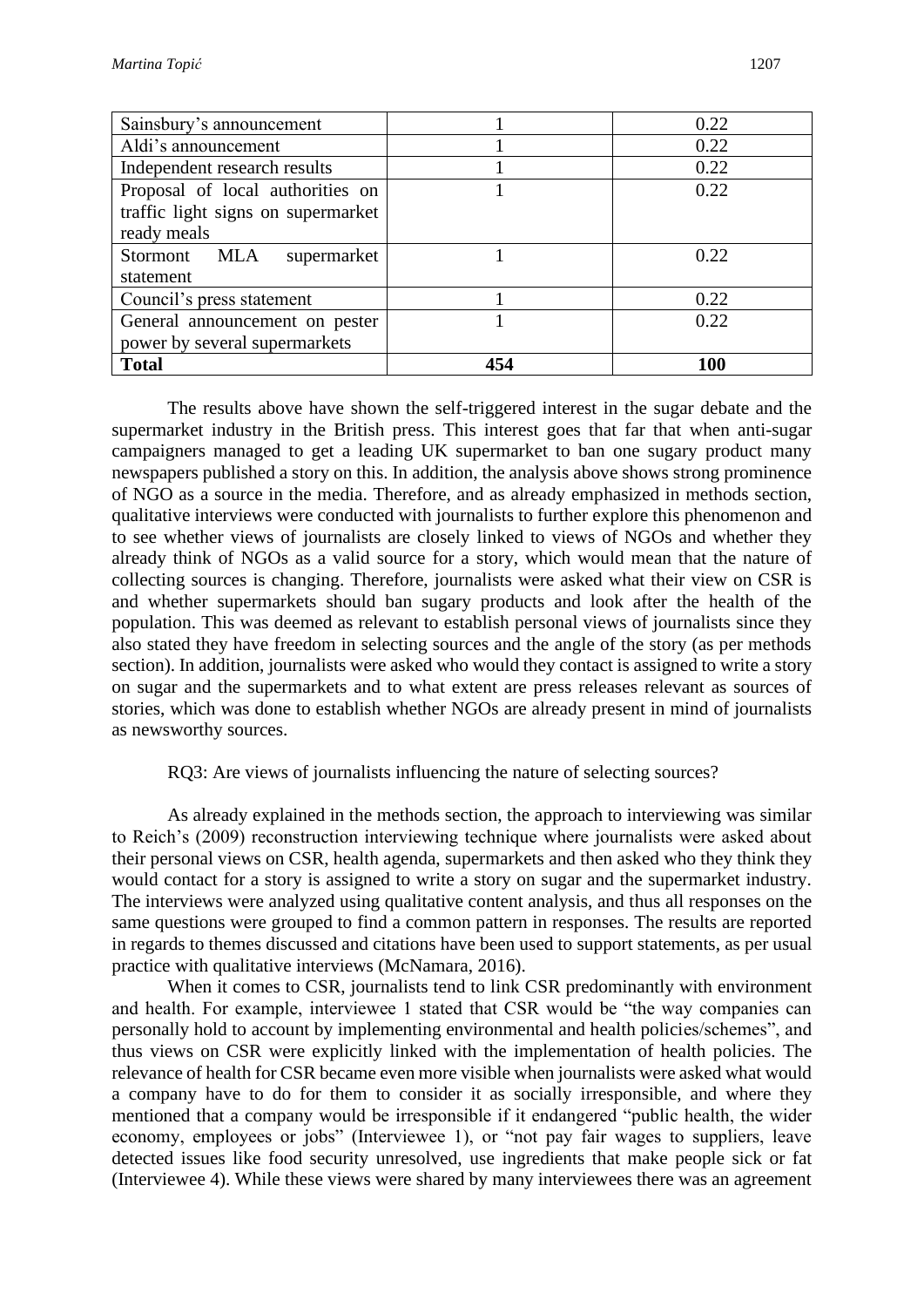by all interviewees that companies should care for the health of the population as part of their CSR. In that, respondents specifically mentioned "building a healthier world is vitally important" (Interviewee 1), and "yes, it should. Especially as people get fatter and fatter, it seems necessary to restrict access to sugary drinks and food via the producer" (Interviewee 4). Nevertheless, caring for health is where CSR really counts according to journalists, "I think that's where CSR really counts. That is where a good CSR policy sets itself apart from an ordinary one..." (Interviewee 8).

However, when directly asked whether supermarkets should withdraw food with high sugary content levels from their shelves, majority of interviewees did not agree with that saying that it is the "individual's own choice" (Interviewee 1), and that "using middle class/chattering class opinions to dictate health policies for growing children who need a different diet to those of us who are fully grown is not acceptable" (Interviewee 2). But, when asked what in their view causes obesity journalists expressed good knowledge of all factors that may cause this such as early childhood experience coming from parents, genes, poor diet, socioeconomic factors, lack of exercise, etc. Thus, journalists tend to understand where obesity is coming from, but they also think that health should be a concern for businesses, or businesses would be seen as irresponsible. These answers show that views of journalists are aligned with the views of NGOs when it comes to the role of business in society and the expectations of businesses.

RQ4: How, if at all, do journalists think of NGO's when thinking of sourcing stories?

When answering where they would look for information if assigned to write an article on obesity journalists emphasized they would contact charities and academics, which corresponds with findings from the content analysis presented above. For example,

I would contact our local CCGs, for official figures and guidance, before approaching charities. Childhood obesity organizations would be able to give clearer guidance of the wider issue in theory. Universities undertaking health or research projects could be another outlet (Interviewee 1)

"I would speak to experts/academics" (Interviewee 3). In other words, journalists expressed interest in charity and academic sources as those they would ask for a statement. No journalist mentioned industry even though the industry is an important stakeholder in this debate. However, when it comes to the selection of sources, a very strong preference for using contacts has been expressed. The reasons vary from just presenting the use of contacts as a normal journalistic practice to a more common view of contacts being always available and willing to speak with a journalist. For example,

I probably favor people I spoke to before. Yeah, so if you work in a kind of one industry you tend to use the same people over and over again. Just though you know when you pick up the phone and ask have you got five minutes, they'll say yeah, go on (Interviewee 7)

On the other hand, a distinction was made between PR sources and other sources to establish whether contacts journalists mention are PR professionals. However, journalists reported local contacts which do not come from PR and social media as a way of sourcing stories. For example, one journalist stated that the sources would be "calls, local contacts or social media" (Interviewee 1) or going out to "meet people at events and network, Twitter seems to be a good resource as well" (Interviewee 4). When asked how important are PR sources from NGOs and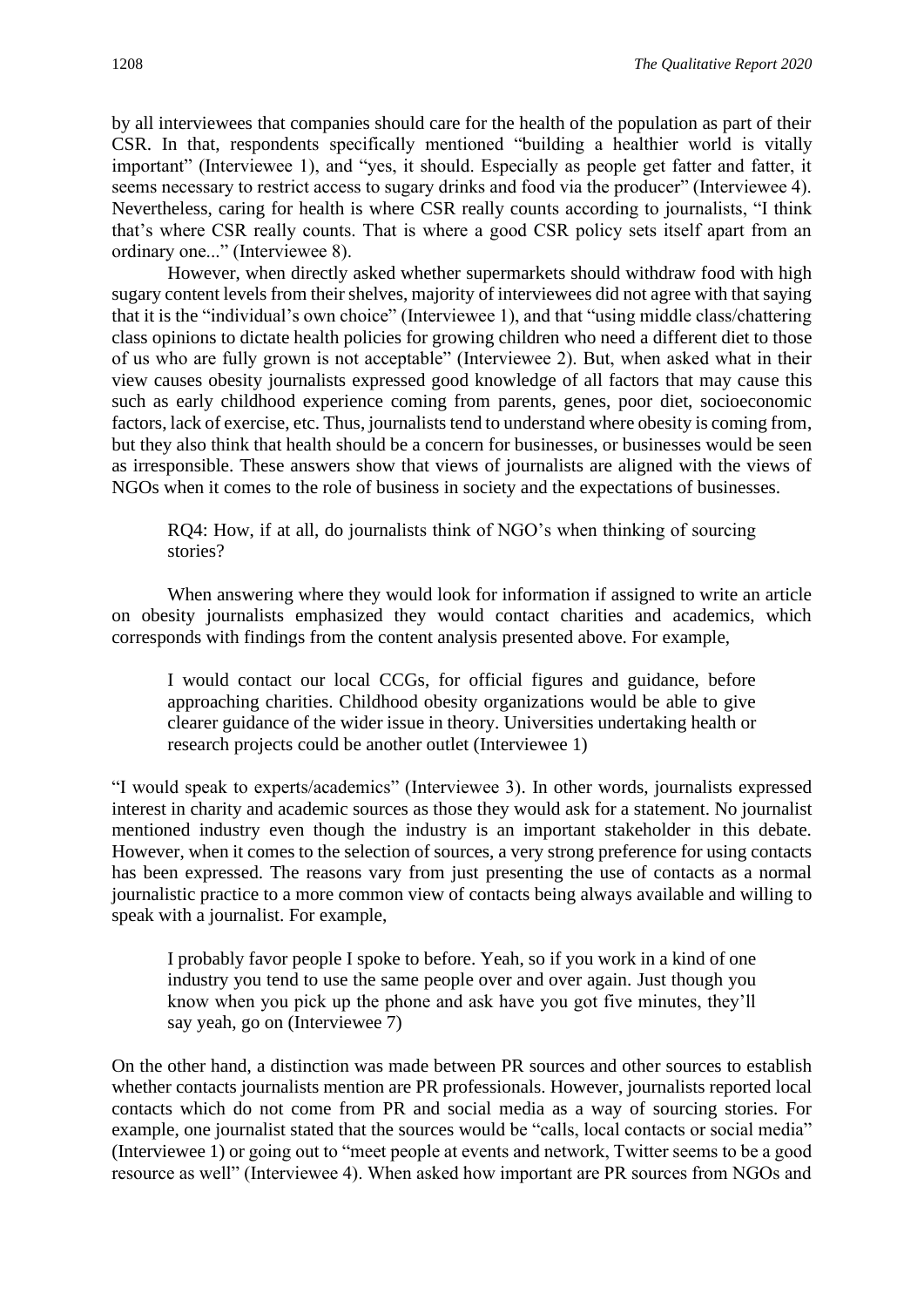pressure groups, the majority of interviewees said it is very important because NGOs are involved with people and very influential. In addition, they are also readily available to speak with the media. For example, Interviewee 4 stated that "they tend to speak to people who are involved and affected, which is good" while Interviewee 7 stated that NGOs are important and used regularly, i.e.,

Important. I would say quite important. So, there are few that I use all the time. I get regular press releases from some charities and I use them all of the time because they are quick to react to a news story that might be going on. They do their own research, which is really important, so we can easily build a story around charities research. I would say a lot of stories I write are that kind of thing. Yeah, they often just, you know if they are a good charity, they have the right people available when you want to speak to them. So, yeah.

However, the importance of NGOs in sourcing stories was expressed by one journalist who is not in regular contact with NGOs nor uses them for sourcing, because he works in a specialized section and is more concerned about readers targeted by NGOs. But this journalist explained in more details on how NGO drives coverage and the agenda and the methods that secure mainstream media coverage for NGOs,

It drives quite a lot of content because a lot of charities are involved in campaigning (…) There is a lot of pressure from NGOs (…) Well, they sort of drive the message. It is not so much that, they will put something out, they will accuse my readers of doing something so then for me I have to get the response from the trade bodies that those readers are represented and try to create a balanced story in that way. (Interviewee 6)

When asked who would they contact if assigned to do a story on sugar, many journalists mentioned NHS and Public Health England; however, these are not the drivers of the coverage as content analysis has shown. This means that a lot of the coverage may be influenced by PR materials delivered to journalists and these materials tend to come from politics (Parliament, Government, etc.) and NGO rather than NHS. However, when answering this question, the majority of journalists mentioned they would also contact campaign groups and academic sources, which corresponds with findings from the content analysis. For example, "Any local supermarket chain, a campaign group (national, hopefully with a branch in my patch), CCG/NHS Trust" (Interviewee 1). "Let me think. I would probably speak to Public Health England I would imagine. I am sure there is probably some campaigning NGOs that would be prepared to comment" (Interviewee 5). In other words, journalists tend to mention pressure groups and NGOs as important sources and even though journalists interviewed for this study have never covered sugar before they still considered NGO as a relevant source for this type of topic. Nobody mentioned *Action on Sugar* explicitly, however, if journalists are inclined to use NGOs and pressure groups when sourcing stories then it does not come as a surprise that those who did cover sugar turned towards *Action on Sugar* for sourcing stories. No journalist mentioned business sources or the supermarket industry, and thus there is a strong tendency towards preferring NGO sources, at least when this particular topic is in the stake.

## **Conclusion**

It seems from this study that the press is expressing increased interest in pushing sugar and supermarkets to the agenda (Figure 1) and that this interest is largely self-driven by the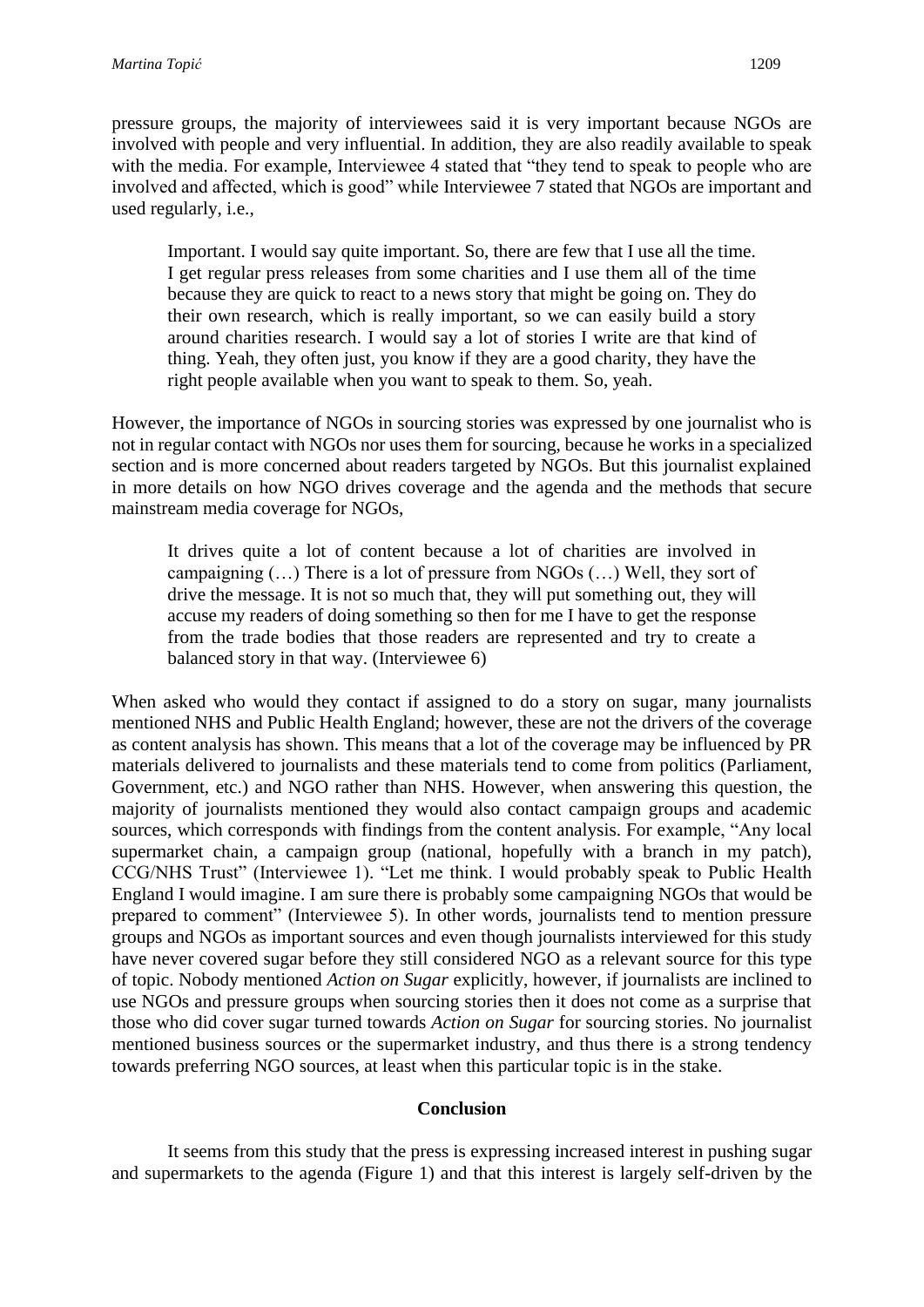press (Table 3). When it comes to external drivers of the coverage, it appears that the nature of selecting sources is changing and that NGO is becoming an important driver of the coverage and the news agenda (Table 1). In other words, the media cited a total of 1715 sources in 454 articles, of which NGO totaled to 16.10% of sources used (Table 1) and the writing on sugar and the supermarket industry is largely self-driven, e.g., there is no identifiable trigger of the article (Table 4). Interviews with journalists revealed that personal views of journalists are tending towards views on NGO in regards to supermarkets and the sugar debate, and journalists have outlined NGO as a source they consider when writing on these topics. Thus, to answer research questions, it seems that sources of articles on the supermarket industry and sugar debate are largely coming from NGO sources (RQ1) with which the nature of selecting sources appears to be changing to encompass alternative views advocating a particular point of view. With this, it does seem that, at least when this particular topic is in the stake, British journalism is moving towards more particular coverage of certain issues, and towards advocacy journalism rather than what used to be a journalism norm, i.e., fair and balanced coverage of all affairs. NGO seems to be an important source for journalism, as these drivers are the most present ones among external drivers of the coverage, and interviews with journalists confirmed NGOs as an important source of information. The reasons for contacting NGOs vary from availability, a necessity due to their campaigning work all the way to simply wanting to contact them as an important stakeholder; however, what is visible is that NGOs are seen as trustworthy and newsworthy by journalists.

Who sets the news agenda (RQ2) provides a variety of answers and it is not difficult to see why many authors claim that businesses set the agenda. In the content analysis, it appeared that self-triggered media interest is the second largest reason for writing on sugar and the supermarket industry, however, the largest number of articles was triggered by the announcement of Tesco's axe of Ribena drinks (Table 4). If this result would be looked at only statistically it would indeed look as if businesses set the agenda and drive the coverage. However, when we look at the larger context, for example, the media expressing increased interest towards sugar and the supermarkets since 2014, which corresponds with foundation of *Action on Sugar*, then the fact Tesco's axe of Ribena drinks instigated so much interest can be seen as a further evidence of the personal interests of journalists driving the coverage. In other words, the axe of Ribena drinks is seen as a victory for the anti-sugar campaign and thus this coverage corresponds with generally positive coverage of the anti-sugar debate and the personal views of journalists in regards to the role of business in society. Furthermore, NGO has managed to build an agenda and media have joined this plight with increased coverage on both sugar and the supermarket industry, that has been on the rise since 2014 when *Action on Sugar* was founded.

It also seems that the nature of selecting sources is linked with personal views of journalists on corporations and the role of businesses in society (RQ3). In other words, journalists expressed views according to which corporations should look after the health of the population and tend to consider businesses socially irresponsible if they do not act according to this view. These views show that journalists are inclined to scrutinize business, and these views are then translated into sourcing stories in a way that favors NGOs more, i.e., journalists clearly stated that businesses do need to look after the health of the population, which is the vision of *Action on Sugar*.

When it comes to selecting sources and NGO being seen as an important source (RQ4), journalists tend to emphasize NGOs as a source they would consult for a story on sugar and health, however, no journalist has said they would consult industry or businesses, which should have something to say if their policies on what goes to shelves and what is being produced is being publicly discussed. Some journalists mentioned that NGO is always readily available to speak, which can contribute towards the popularity of NGOs as a source for media stories;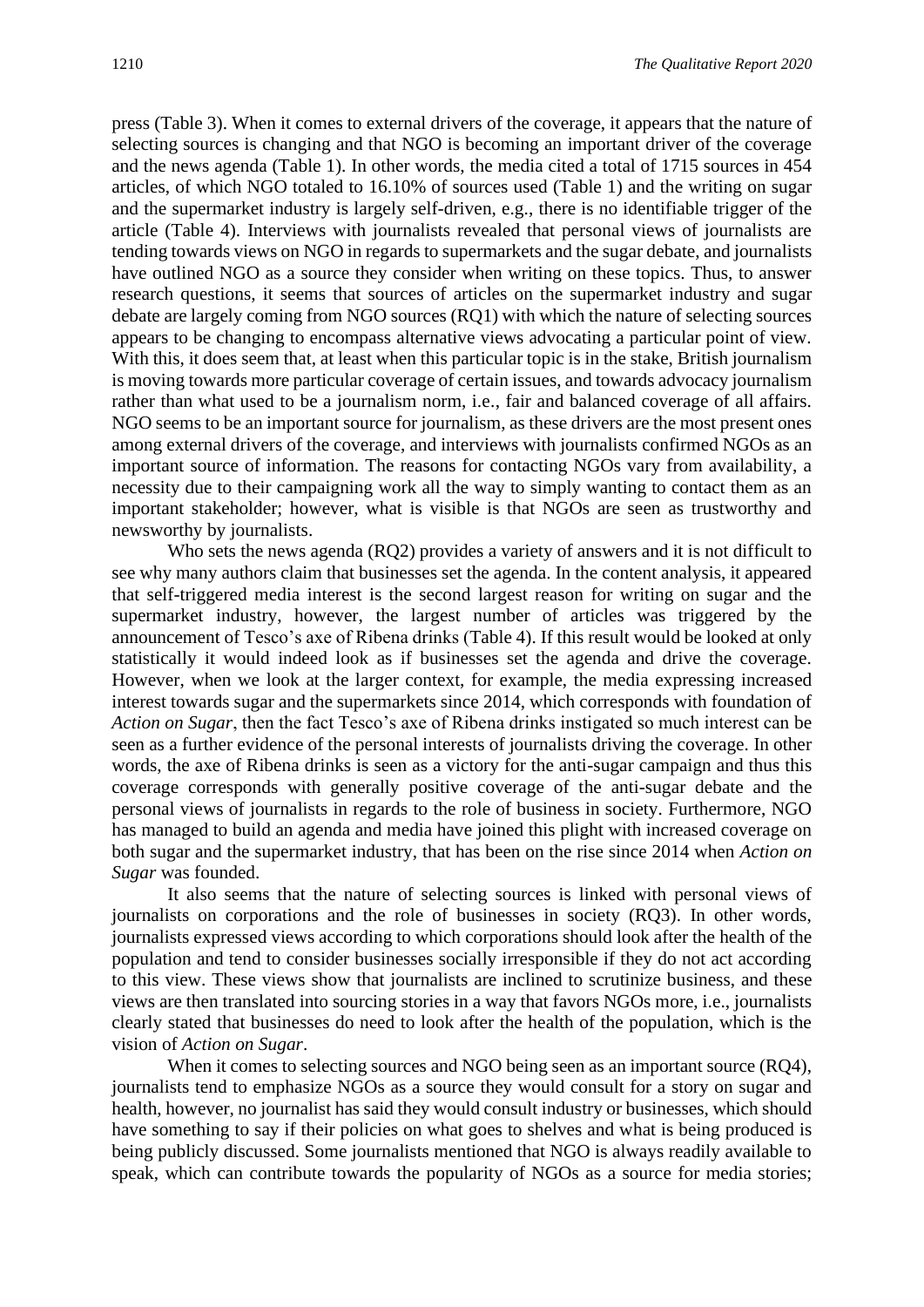however, journalists did not report that industry is not available to speak with the press, and it is a known fact that all major corporations and business associations have PR departments willing to speak with journalists.

While previous research has already discovered that journalism practice seems to be driven by the practice of "churnalism" and excessive use of PR materials (Jackson & Moloney, 2016; Lewis et al., 2008; Davies, 2008), it seems that personal preferences and opinions can also be a potential obstacle in providing an impartial account on issues of the day. This is clearly evident from this study because journalists have demonstrated they know that obesity comes from variety of influences (e.g., lack of exercise, poor diet, lifestyle, etc.) however, when it came to the nature of selecting sources they tend to go along with preferring one type of source over the other, thus influencing the public agenda in a way that provides one-sided information.

While everyone can agree that *Action on Sugar* and other NGOs have a noble and positive agenda, and we may say that journalists are trying to help the citizens when pushing this agenda, the question still remains whether this serves the public interest. In other words, singling out one issue while ignoring others does not help the public because those who want to live healthier lives need to take into consideration exercise and balanced diet as contributors towards health (Policy Statement of American Academy of Pediatrics, 2011, p. 202; Dietz, 2006; Epstein et al., 2002; Goldfield et al., 2006; Haerens et al., 2006; Washington, 2005); however, the media seem to prefer NGO's point of view. While other studies show that NGO has less prominence in the media than businesses (Curtin, 1999; Davis, 2000a, 2000b; Davies, 2008; Franklin, 2004; Gans, 1980; Lewis et al., 2006; Lewis et al., 2008; Reich, 2010; Sigal, 1973; Tuchman, 1978; Van Leuven et al., 2013), this study has shown that NGOs have prominence at least when certain topics are in stake and that views of journalists have an influence on the selection of sources. The latter comes as a contribution of qualitative interviewing, which was added as a meaningful contribution to traditional agenda-setting research centered on quantitative content analysis. As results have shown, quantitative content analysis can only establish how media write about a certain issue and who the sources are, whereas qualitative analysis has provided an understanding on why news media write the way they do and who drives the agenda.

#### **References**

- ASA. (2015). *2014's most complained about ads.* [https://www.asa.org.uk/News](https://www.asa.org.uk/News-resources/Media-Centre/2015/2014-most-complained-about-ads.aspx#.Vhe3c6NwaHs)[resources/Media-Centre/2015/2014-most-complained-about-ads.aspx#.Vhe3c6NwaHs](https://www.asa.org.uk/News-resources/Media-Centre/2015/2014-most-complained-about-ads.aspx#.Vhe3c6NwaHs) BBC. (2013). *Horsemeat scandal.* <http://www.bbc.co.uk/news/world-europe-21457188>
- Critchlow, A. (2014). Sainsbury's 1914 Christmas truce ad exploits memory of Great War. *Telegraph Online.* [http://www.telegraph.co.uk/comment/personal](http://www.telegraph.co.uk/comment/personal-view/11228839/Has-Sainsburys-1914-Christmas-truce-ad-exploited-memory-of-war.html)[view/11228839/Has-Sainsburys-1914-Christmas-truce-ad-exploited-memory-of](http://www.telegraph.co.uk/comment/personal-view/11228839/Has-Sainsburys-1914-Christmas-truce-ad-exploited-memory-of-war.html)[war.html](http://www.telegraph.co.uk/comment/personal-view/11228839/Has-Sainsburys-1914-Christmas-truce-ad-exploited-memory-of-war.html)
- Curtin, P. A. (1999). Reevaluating public relations information subsidies: Market-driven. journalism and agenda-building theory and practice. *Journal of Public Relations Research, 11*(1), 53-90.
- Cushion, S., Kilby, A., Thomas, R., Morani, M., & Sambrook, R. (2018). Newspapers, impartiality and television news: Intermedia agenda-setting during the 2015 UK General Elections Campaign. *Journalism Studies, 19*(2), 162-181.
- Davies, N. (2008). *Flat Earth news: An award-winning reporter exposes falsehood, distortion and propaganda in the global media.* London, UK: Vintage.
- Davis, A. (2000a). Public relations, business news and the reproduction of corporate elite power. *Journalism, 1*(3), 282-304.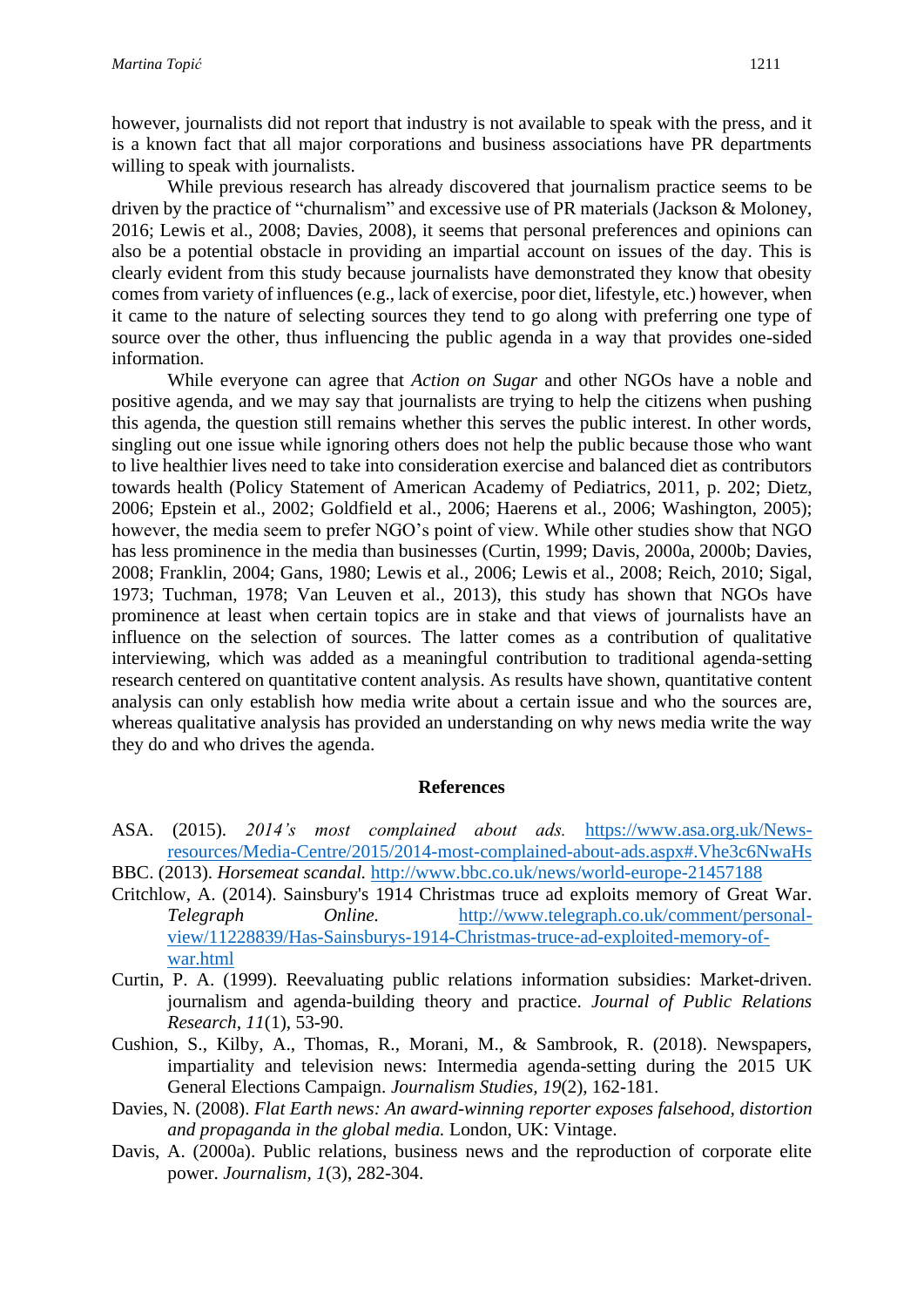- Davis, A. (2000b). public relations, news production and changing patterns of source access in the british national media. *Media, Culture and Society, 22*(1), 39-59.
- Dietz, W. H. (2006). What constitutes successful weight management in adolescents? *Annals of Internal Medicine, 145*(2), 145-146.
- Epstein, L. H., Paluch, R. A., Consalvi, A., Riordan, K., & Scholl, T. (2002). Effects of manipulating sedentary behaviour on physical activity and food intake. *Journal of Pediatrics, 140*(3), 334-339.
- Figenschou, T. U., Beyer, A., & Thorbjornsrud, K. (2015). the moral police: agenda-setting and framing effects of a new(s) concept of immigration. *Nordicom Review, 36*(1), 65- 78.
- Fogg, A. (2014). Sainsbury's Christmas ad is a dangerous and disrespectful masterpiece. *The Guardian Online*. [http://www.theguardian.com/commentisfree/2014/nov/13/sainsburys-christmas-ad](http://www.theguardian.com/commentisfree/2014/nov/13/sainsburys-christmas-ad-first-world-war)[first-world-war](http://www.theguardian.com/commentisfree/2014/nov/13/sainsburys-christmas-ad-first-world-war)
- Franklin, B. (2004). *packaging politics: political communications in Britain's media democracy.* London, UK: Arnold.
- Gans, H. J. (1980). *deciding what's news: A study of CBS Evening News, NBC Nightly News, Newsweek and Time.* New York, NY: Vintage Books.
- Goldfield, G. S., Mallory, R., Parker, T., Cunningham, T., Legg, C., Lumb, A., Parker, K., Prud'homme, D., Gaboury, I, & Adamo, K. B. (2006). Effects of open-loop feedback on physical activity and television viewing in overweight and obese children: A randomized, controlled trial. *Pediatrics, 118*(1). <http://www.ncbi.nlm.nih.gov/pubmed/16818530>
- Guardian. (2015). *Horsemeat scandal stories.* [http://www.theguardian.com/uk/horsemeat](http://www.theguardian.com/uk/horsemeat-scandal)[scandal](http://www.theguardian.com/uk/horsemeat-scandal)
- Haerens, L., Deforche, B., Maes, L., Stevens, V., Cardon, G., & De Bourdeaudhuij, I. (2006). Body mass effects of physical activity and healthy food intervention in middle schools. *Obesity, 14*(5), 847-854.
- Harcup, T. (2004). *Journalism: Principles and practice*. London, UK: Sage.
- Hooton, C. (2014). Sainsbury's Christmas advert is like a 4-minute 'f\*\*\* you' to John Lewis and Monty The Penguin. *The Independent Online.* [http://www.independent.co.uk/arts](http://www.independent.co.uk/arts-entertainment/tv/news/sainsburys-trenchesbased-christmas-advert-is-like-a-4minute-f-you-to-john-lewis-9857588.html)[entertainment/tv/news/sainsburys-trenchesbased-christmas-advert-is-like-a-4minute-f](http://www.independent.co.uk/arts-entertainment/tv/news/sainsburys-trenchesbased-christmas-advert-is-like-a-4minute-f-you-to-john-lewis-9857588.html)[you-to-john-lewis-9857588.html](http://www.independent.co.uk/arts-entertainment/tv/news/sainsburys-trenchesbased-christmas-advert-is-like-a-4minute-f-you-to-john-lewis-9857588.html)
- Jackson, D., & Moloney, K. (2016). Inside Churnalism: PR, journalism and power relationships in flux. *Journalism Studies, 17*(6), 763-780.
- Kim, Y., Kim, Y., & Shuhua, Z. (2017). Theoretical and methodological trends of agendasetting theory: A thematic analysis of the last four decades of research. *Agenda Setting Journal, 1*(1), 5–22.
- Lewis, J., Williams, A., & Franklin, B. (2008). A compromised fourth estate? *Journalism Studies, 9*(1), 1-20.
- Lewis, J., Williams, A., Franklin, B., Thomas, J., & Mosdell, N. (2006). *the quality and independence of British journalism: Tracking the changes over 20 years*. Cardiff: Cardiff University.
- Lewis, J., & Cushion, S. (2017). Think tanks, television news and impartiality. *Journalism Studies, 11*(10), 1-20.
- McCombs, M., & Shaw, D. L. (1972). The agenda-setting function of mass media. *Public Opinion Quarterly, 36*(2), 176-187.
- McCombs, M. (1992). Explorers and survivors: Expanding strategies for agenda-setting research. *Journalism Quarterly, 69*(4), 813-824.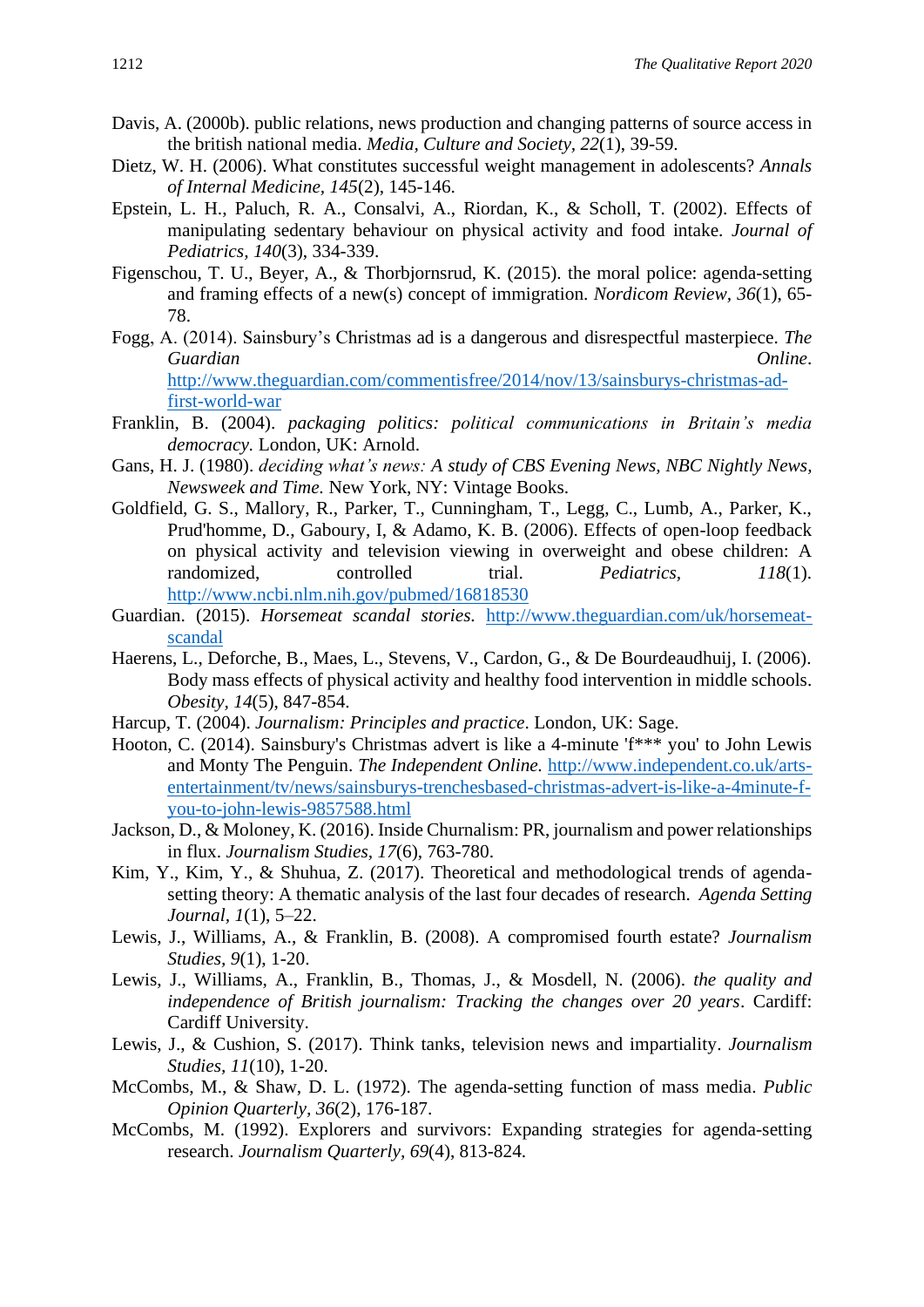- McCombs, M. (1997). Building concensus: The news media's agenda-setting roles. *Political Communication, 14*, 433-443.
- McCombs, M. (2004). *Setting the agenda: The mass media and public opinion.* Cambridge, UK: Polity Press.
- McCombs, M. (2005). A look at agenda-setting: past, present and future. *Journalism Studies, 6*(4), 543-557.
- McCombs, M. (2014). *Setting the agenda: the mass media and public opinion* (2<sup>nd</sup> ed.). Cambridge, UK: Polity.
- McNamara, J. (2005). Media content analysis: Its uses; benefits and best practice methodology. *Asia Pacific Public Relations Journal, 6*(1), 1-34.
- McNamara, J. (2016). The continuing convergence of journalism and PR: New insights for ethical practice from a three-country study of senior practitioners. *Journalism and Mass Communication Quarterly, 93*(1), 118-141.
- Pickard, R. G. (2014). Public opinion, party politics, policy, and immigration news in the United Kingdom. *Working paper, Reuters institute for the study of journalism*. [http://reutersinstitute.politics.ox.ac.uk/sites/default/files/News%20and%20Immigratio](http://reutersinstitute.politics.ox.ac.uk/sites/default/files/News%20and%20Immigration%20Working%20Paper.pdf) [n%20Working%20Paper.pdf](http://reutersinstitute.politics.ox.ac.uk/sites/default/files/News%20and%20Immigration%20Working%20Paper.pdf)
- Policy Statement of the American Academy of Pediatrics. Policy Statement (2011). Children, adolescents, obesity, and the media. *Pediatrics, 128*(1), 201-208.
- Reich, Z. (2008). How citizens create news stories. *Journalism Studies, 9*(5), 739–758.
- Reich, Z. (2009). *Sourcing the news: Key issues in journalism—An innovative study of the Israeli press.* New York, NY: Hampton Press.
- Reich, Z. (2010). Measuring the impact of PR on published news in increasingly fragmented news environments: A multifaceted approach. *Journalism Studies, 11*(6), 799-816.
- Reich, Z. (2015). Why citizens still rarely serve as news sources: Validating a tripartite model of circumstantial, logistical, and evaluative barriers. *International Journal of Communication, 9*, 773–795.
- Saikkonen, S. (2017). *Interpreting expertise: Finnish journalists' accounts on journalistic judgement of expertise on healthy eating.* <http://journals.sagepub.com/doi/abs/10.1177/1464884917708865>
- Shaw, D., & McCombs, M. (Eds.). (1977). *The emergence of American political issues.* St. Paul, MN: West.
- Shaw, D. L., & Martin, S. E. (1992). The function of mass media agenda setting. *Journalism Quarterly, 69*(4), 902-920.
- Shoemaker, P., & Reese, S. (1991). *Mediating the message: Theories of influence on mass media content.* New York, NY: Longman.
- Sigal, L. V. (1973). *Reporters and officials – The organisation and politics of newsmaking.* Lexington, MA: Lexington Books.
- Singer, J. B, Domingo, D., Heinonen, A., Hermida, A., Paulussen, S., Quandt, T., Reich, Z., &Vujnovic, M. (2011). *Participatory journalism: Guarding open gates at online newspapers.* Chichester, UK: Wiley-Blackwell.
- Splendore, S. (2017). *The dominance of institutional sources and the establishment of non-elite ones: The case of Italian online local journalism.*  <http://journals.sagepub.com/doi/abs/10.1177/1464884917722896>
- Stephens, M. (1988). *A history of news: From the drum to the satellite.* New York, NY: Viking.
- Tan, Y., & Weaver, D. H. (2013). Agenda diversity and agenda setting from 1956 to 2004. *Journalism Studies, 14*(6), 773-789.
- Tench, R., Bowd, R., & Jones, B. 2007. Perceptions and perspectives: Corporate social responsibility and the media. *Journal of Communication Management, 11*(4), 348-370.